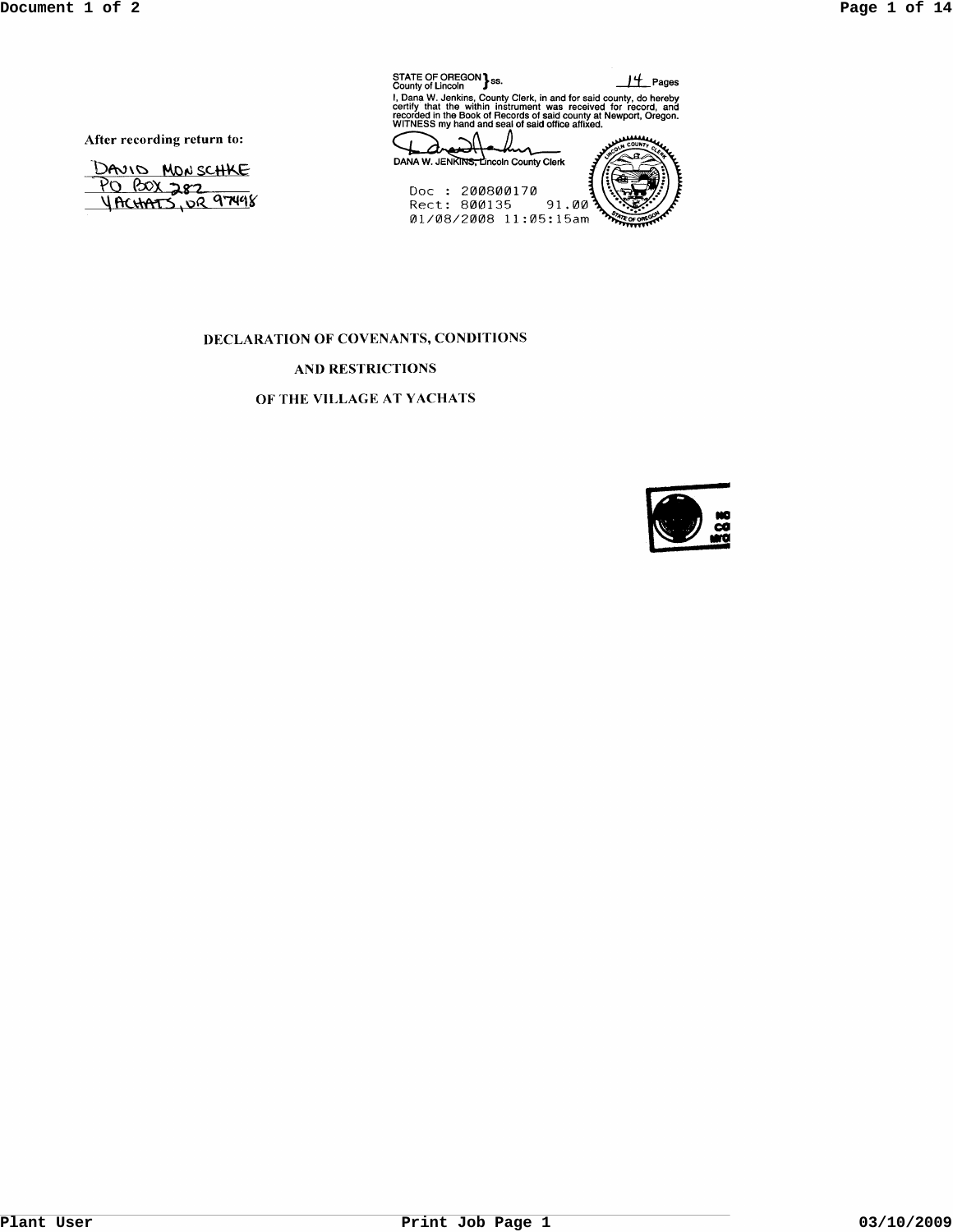### **DECLARATION OF COVENANTS, CONDITIONS AND RESTRICTIONS**

## **OF THE VILLAGE AT YACHATS**

This Declaration of Covenants, Conditions and Restrictions ("Declaration"), to be effective upon its recording in Lincoln County, Oregon is made effective the **ILf'l:!\** day of DECEMBER , 2007 by The Village at Yachats, LLC ("Declarant").

#### **RECITALS**

Declarant is the owner of certain real property in Lincoln County, Oregon known as The Village at Yachats, the plat of which has been recorded with the Lincoln County Recorder as  $B$ COX 1 PAGES 193, 193 A-B and which is incorporated herein by this reference (the "Property").

Declarant proposes to create a Class I planned community pursuant to Oregon Revised Statutes ("ORS") 94.550 to 94.783 (the "Act") to be known as The Village at Yachats (the "Subdivision") which includes the Property and may include other contiguous real property owned by Declarant that is subjected to this Declaration by a subsequent declaration recorded by Declarant for that purpose, which property may or may not be called "The Village at Yachats," at Declarant's sole discretion.

For the orderly and uniform development of the Subdivision, Declarant desires to subject the Property to a common scheme of development, and to convey the Property and the individual lots thereof subject to certain protective covenants, conditions, and restrictions in order to enhance and protect the value and desirability thereof for the ultimate occupants of the structures to be constructed on each such lot or lots.

NOW, THEREFORE, Declarant hereby declares that all of the Property is and shall be held, sold, or conveyed subject to these protective covenants, conditions, and restrictions, which shall run with the land, and which shall be binding on all persons having any right, title, or interest in the Property or any part thereof, and on such persons' heirs, successors, and assigns, and shall inure to the benefit of all such persons.

### **I. DEFINITIONS**

"Assessments" shall mean any charge imposed or levied by the BOA against an Owner or Lot pursuant to this Declaration, the Bylaws of the HOA or the Act.

"Board" shall mean Declarant or persons who maintain administrative control over the HOA pursuant to this Declaration.

"Building" shall mean each structure on the Property.

"Burdened Property" shall mean the Property.

I - DECLARATION OF COVENANTS, CONDITIONS AND RESTRICTIONS OF THE VILLAGE AT YACHATS

... D .. 0<br>الألاد<br>الألاد **149**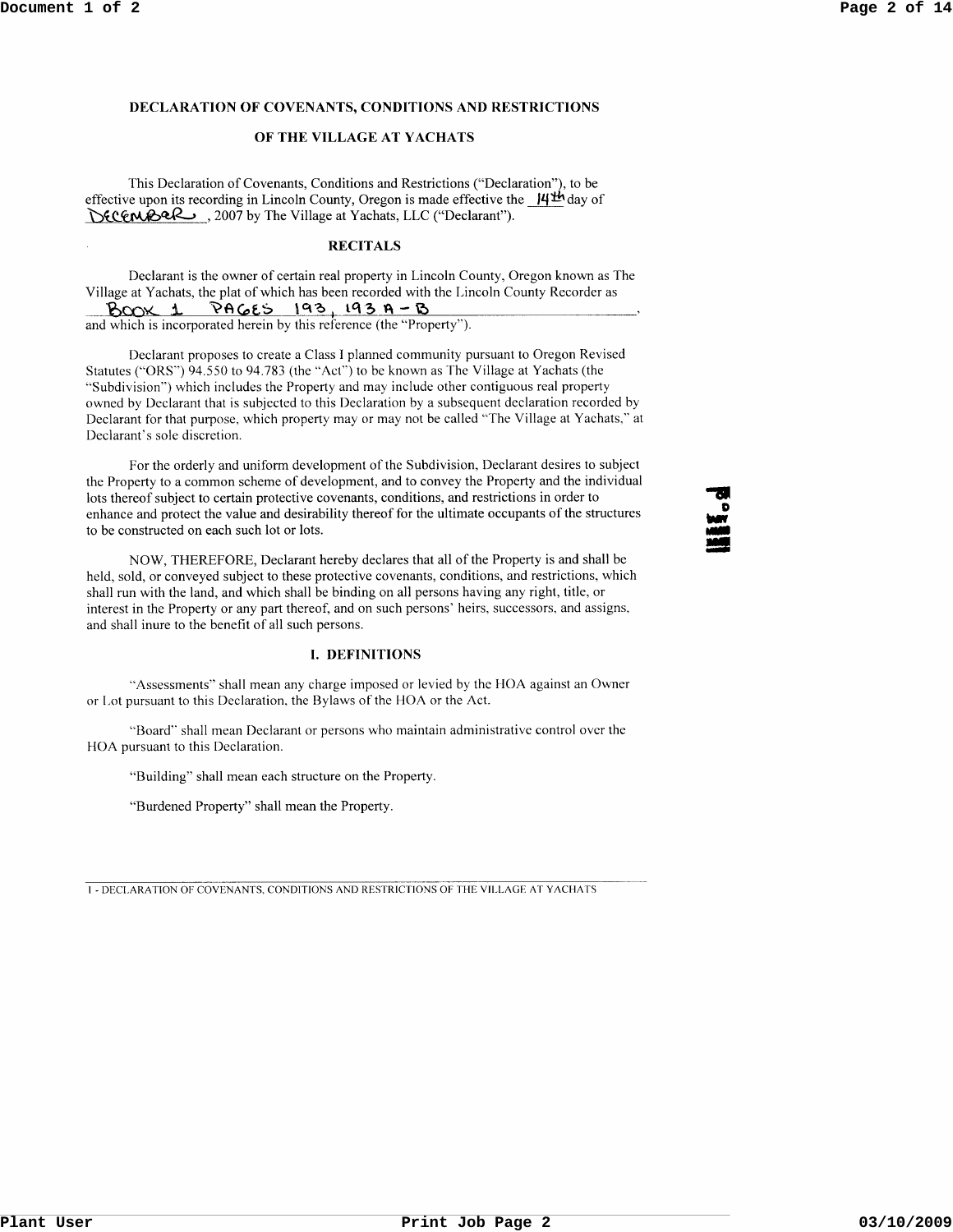$\mathbb{I}$ 

"Common Area" shall mean that portion of the Property designated on the recorded plat of the Subdivision or that is subsequently added by Declarant and any improvements thereon, which areas and improvements are intended for the common use and enjoyment of the Owners.

"Contract of Sale" shall mean the agreement and its related documents setting out the terms and conditions for the sale or purchase of the Lot.

"Declaranf' shall mean The Village at Yachats, LLC, an Oregon limited liability company, and any successor or assign thereof specified as a successor Declarant in a written agreement.

"Exteriors" shall mean all exterior parts of a Building, including exterior wall, roofs, gutters, and downspouts; windows and doors; and other exterior architectural features.

"HOA" shall mean the homeowners association formed in accordance with this Declaration.

"Landscaping" shall mean and include staking, clearing, or grading a Lot, planting or removing vegetation; fencing; and installation of an irrigation system for vegetation.

"Lot" shall mean one or more of the planned parcels comprising the Property.

"Owner" shall mean each of the owner(s) of all or any part of the Property, whether one or more parties or entities, and includes the vendee under a real estate sale contract, but shall exclude those persons having an interest merely as a lien against such property, whether such lien is public, private, judicial, or as a secured party. However, as to any one Lot, Building, or other divisible or separately held portion of the Property which shall be held by more than one legal entity or natural individual, such persons shall be deemed to act in concert and shall constitute one Owner.

"Streams" shall mean the areas described as streams or stream easements on the Plat or subsequently designated by Declarant or the HOA as streams.

"Property" means the real property in Lincoln County, Oregon legally described on the Plat as The Village at Yachats and any property added to the Property pursuant to Section ILA herein.

"Reserve Account" shall mean an account maintained by the HOA to hold those portions of assessments collected as reserves for the construction, improvement, deferred maintenance and replacement of capital improvements to be maintained by the HOA.

"Subdivision" shall mean The Village at Yachats and any property added to the planned unit development and subjected to this Declaration by annexation by Declarant and recording of a supplemental declaration hereto, whether or not the annexed property is known as "The Village at Yachats."

"Trail" or "Trails" shall mean those areas designated as trails or trail easements on the Plat or subsequently designated by Declarant or the HOA as trails.

2 - DECLARATION OF COVENANTS. CONDITIONS AND RESTRICTIONS OF THE VILLAGE AT YACHATS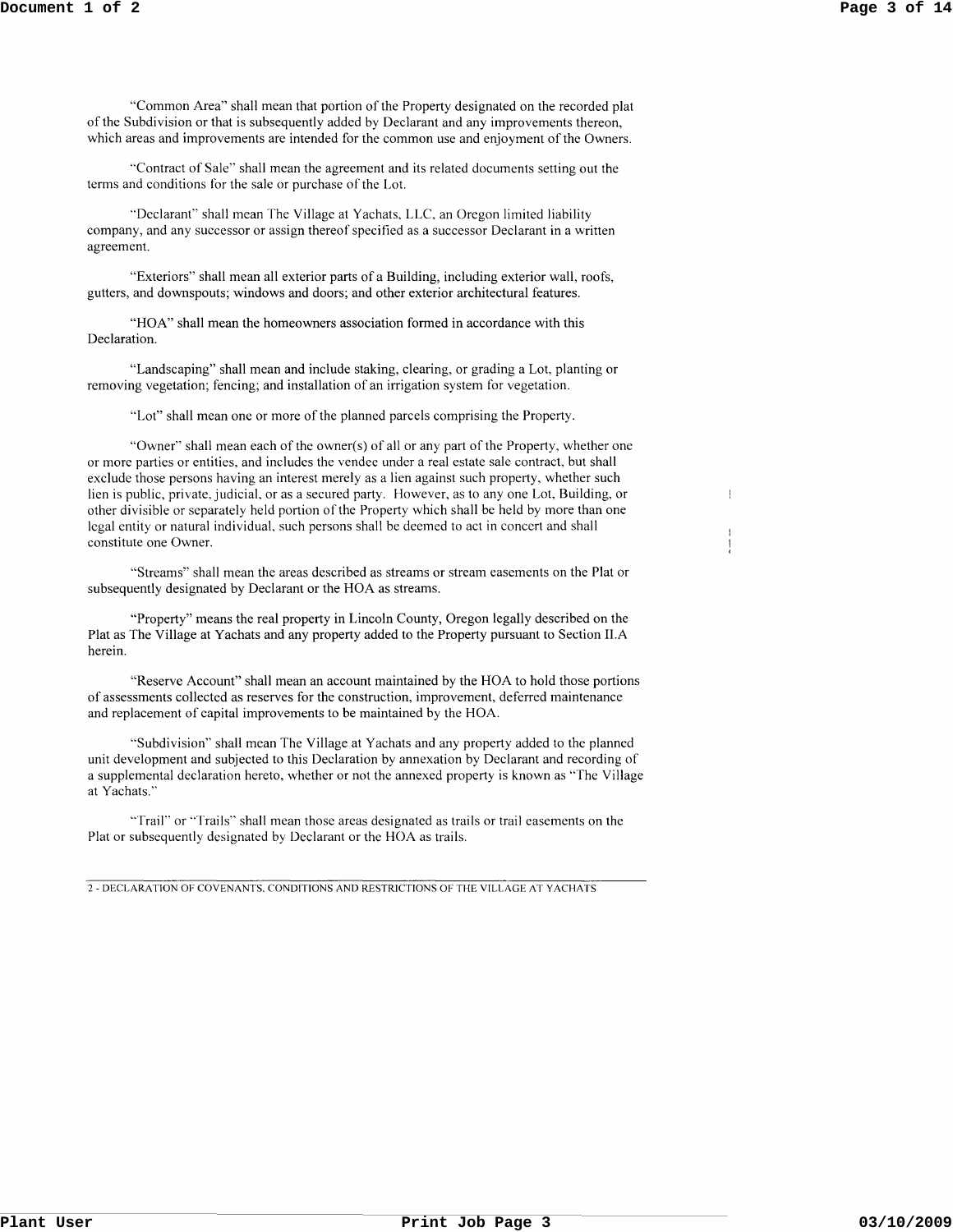"Turnover Date" shall mean that date not later than 90 days after all (100%) of the Lots, have been conveyed to Owners other than Declarant or such earlier date chosen by Declarant on which Declarant turns over the administrative responsibilities of the HOA to the Owners.

## **II. GENERAL DEVELOPMENT PLAN**

A. Addition of Property and Phased Development. Declarant reserves as a special Declarant right the right to (a) add to the Property all or a portion of any real property adjacent to the Property and (b) develop and plat the Subdivision in several phases. This special Declarant right shall terminate on the Turnover Date; provided, however, Declarant shall be entitled to retain this special Declarant right if Declarant has not completed its development of Lots or Common Areas in the Subdivision on the Turnover Date, as determined by Declarant in its sole discretion. Upon recordation of a supplemental declaration identifying any such adjacent property to be added, all provisions of this Declaration shall apply to such additional property in the same manner as if it were originally covered by this Declaration. As each phase is developed, Declarant will record a plat of that phase, which plat will identify the number of Lots and Common Area included in that phase. There is no limitation (either maximum or minimum) on the number of Lots or Common Area Declarant may add to the Property or to the phases that may be included in the Subdivision. Nothing contained herein shall be deemed to obligate Declarant to add to the Subdivision any real property adjacent to the Property and developed by Declarant. The addition of any real property to the Subdivision shall only be accomplished by Declarant's recordation of a supplemental declaration annexing such property and a plat of such property designating the property as a phase of the Subdivision, and identifying the Lots and Common Area included in that Phase. Declarant shall have the unilateral right to transfer to any other person the right, privilege, and option that is herein reserved to Declarant to annex such adjacent property, provided that such transferee or assignee shall be the developer of at least a portion of the Property or such adjacent property and that such transfer is memorialized in a written, recorded instrument executed by Declarant.

B. Fire Protection Measures. Owners are responsible for ensuring that their Buildings comply with the Oregon Fire Code and Lincoln County rules and regulations, all as amended from time to time.

C. Trails and Streams. Trails and Streams shall be for the use of Owners and their invitees for the purposes of hiking, walking and exercising household pets and other HOAapproved uses, provided that such uses do not damage the Property beyond normal wear and tear. No motorized vehicles, other than emergency vehicles, shall be allowed on the Trails. Trails shall be maintained by the HOA to the extent deemed necessary by the Board.

D. Private Roadways. All tracts designated on the recorded plat for the Subdivision as Private Roadways will be owned and maintained by the HOA in accordance with the applicable Lincoln County Code for the benefit and use of Owners and their invitees subject to any easements shown on the Plat or set forth in this Declaration and any rules and regulations established by the HOA or governmental agencies.

E. Lot Division. No Lot in the Subdivision shall be further divided or partitioned other than as platted by Declarant.

3 - DECLARATION OF COVENANTS. CONDITIONS AND RESTRICTIONS OF THE VILLAGE AT YACHATS

**THE REAL OF**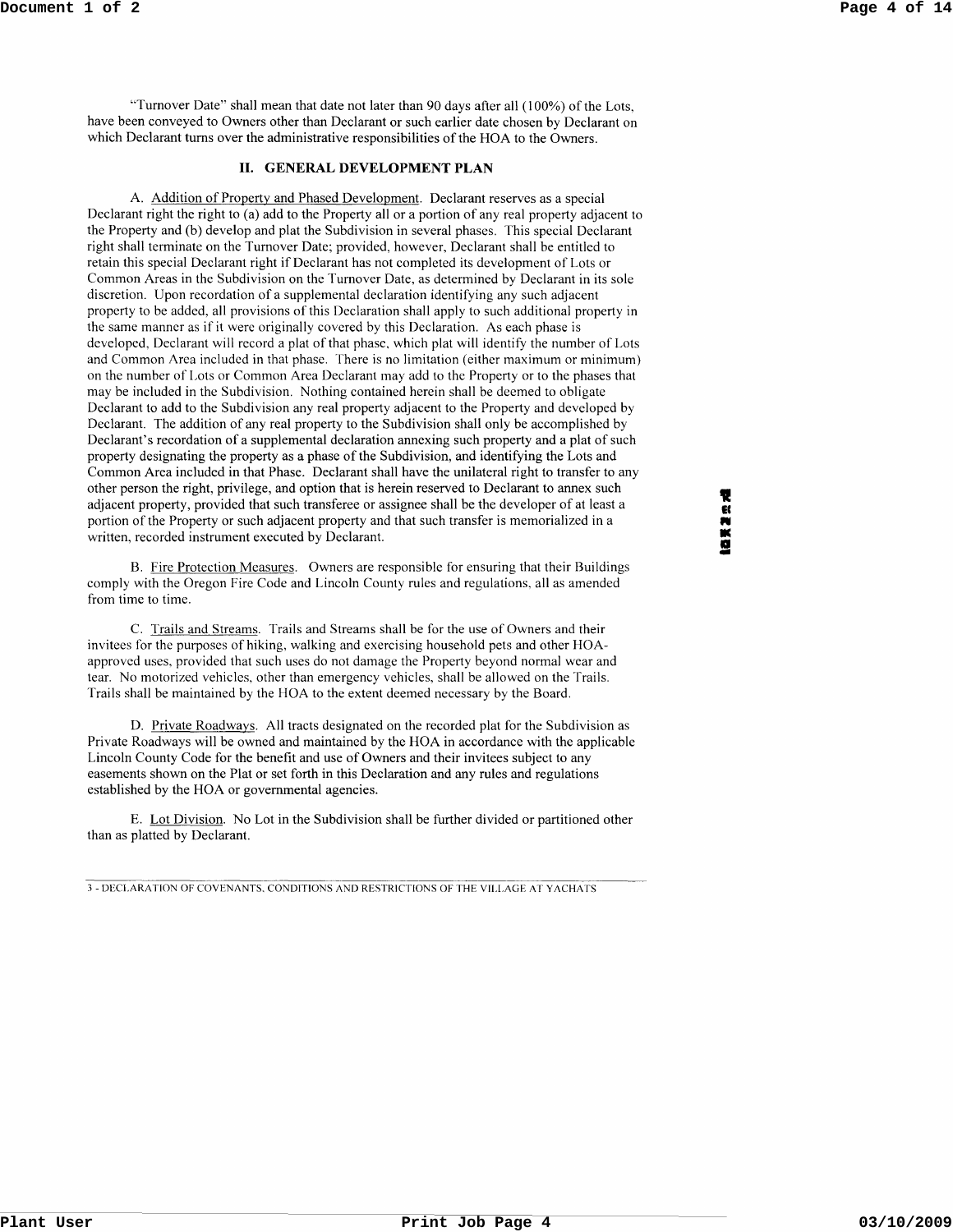F. Lot Use. Lots may be used for residential or commercial properties.

### **III. EASEMENTS**

A. Easements. The Property shall be conveyed with and shall be subject to all easements as shown on the recorded plat for the Subdivision. The Property shall also be subject to all easements granted by Declarant for the installation and maintenance of utilities and drainage facilities necessary for the development of the Property, including any additional property or additional phases of the Subdivision added to the Property as described in Section II.A, hereof. Declarant is hereby appointed as each Owner's agent and authorized to grant all easements required, in Declarant's sole discretion, for installation and maintenance of such utilities and drainage facilities. Such easements shall be located as determined by Declarant, in Declarant's reasonable discretion.

B. Easements Reserved by Declarant. Declarant, for itself and its successors and assigns, hereby retains a right and easement of ingress and egress to, from, over, in, upon, under, and across the Common Area and all unimproved Lots and the right to store materials thereon and to make such other use thereof as may be reasonably necessary or incident to the construction of the improvements on the Property in such a way as not to interfere unreasonably with the occupancy, use, enjoyment, or access to an Owner's Lot by such Owner or such Owner's family, tenants, employees, guests, or invitees.

C. HOA's Easements. Declarant grants to the HOA and its duly authorized agents, representatives and assigns (i) such easements over the Lots and Common Area as are necessary to perform the duties and obligations of the HOA, as set forth in this Declaration, the Bylaws of the HOA and any rules or regulations promulgated thereunder, as they may be amended; (ii) an easement across the Common Area for installation of utilities and drainage facilities, and the HOA may assign, in whole or in part, the right to use such easement to any entity providing such services or facilities or services that benefit more than one Owner; and (iii) an easement across the Common Area for Trails and Streams. The HOA's ownership of the Common Areas shall not create a merger extinguishing any easement granted to the HOA. The transfer of any Common Area by the HOA (including any transfer of roadways to the State of Oregon, Lincoln County, or any agency thereon shall be subject to any easement affecting the Common Area, including the foregoing easements granted to the HOA).

## **IV. ARCHITECTURAL DESIGN STANDARDS**

No structure shall be erected, constructed, maintained, or permitted upon any Lot or any other part of the Property except in accordance with applicable zoning, land use, and building ordinances and regulations. Further, each such structure shall only be erected, constructed, placed, located, or maintained in accordance with the following:

A. Prior to the Turnover date, Declarant reserves the right to add improvements to the Subdivision, at its sole discretion.

B. Structures Allowed. No building or structure shall be erected, constructed, maintained, or permitted on a Lot other than a single Building, which shall be erected within the design and building limits as agreed to in the Contract of Sale and set by law.

4 - DECLARATION OF COVENANTS. CONDITIONS AND RESTRICTIONS OF THE VILLAGE AT YACHATS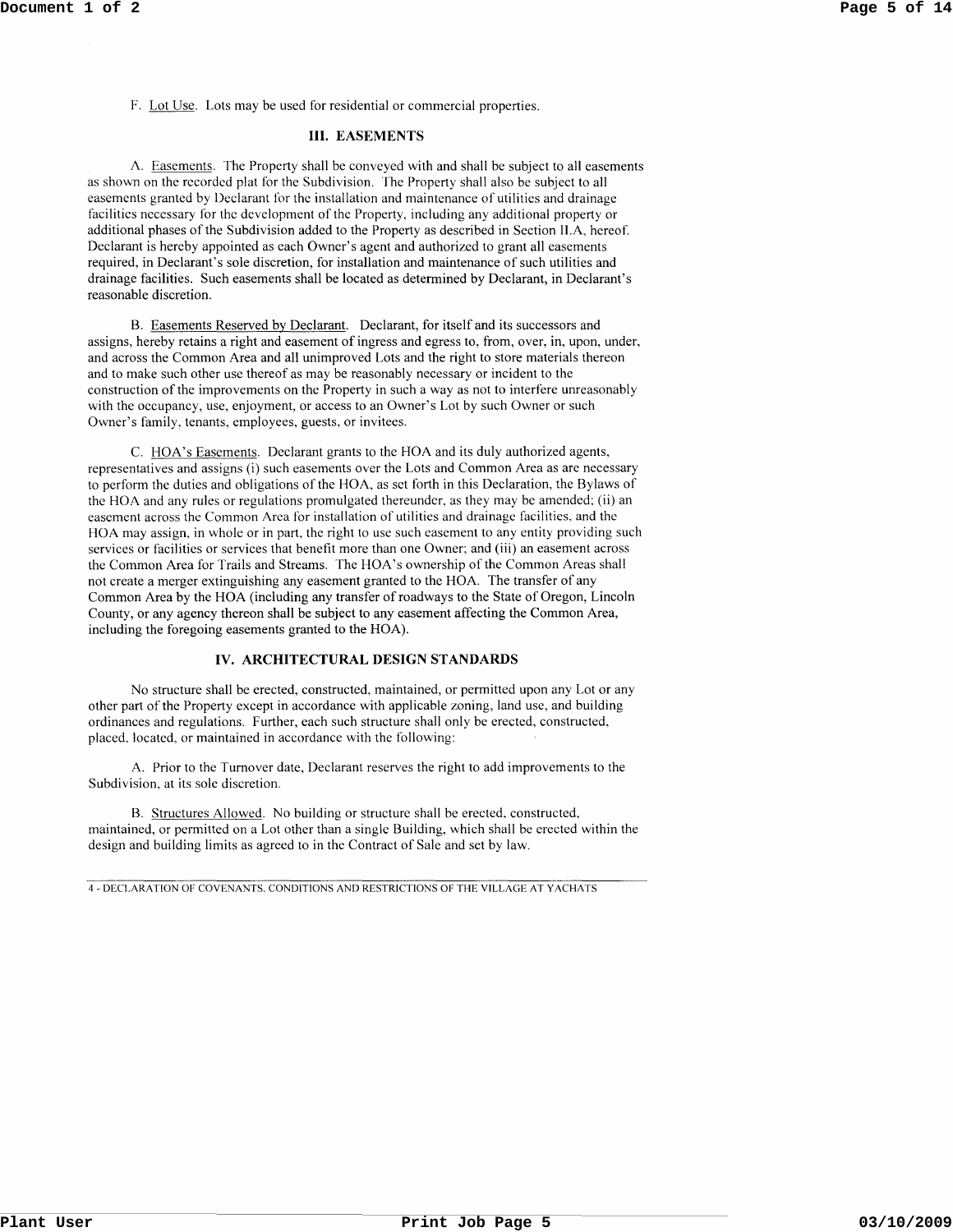C. Temporary Structures. Registered builders shall be permitted to place or erect sanitary facilities, or temporary or portable sheds as tool houses and for other uses common to construction, on a Lot during construction of a Building on that Lot but such builders shall maintain all such structures in a good state of repair until the Building is completed. Thereafter, within 30 days following completion of the Building, all such temporary construction structures and any other debris or construction material shall be fully removed from any such Lot.

D. Exterior Transmission Receptors. Exterior antennas, aerials, satellite signal receivers, or any other type of structure for the transmission or reception of electromagnetic signals of any type shall only be permitted as specified in the Contract of Sale.

E. Exterior Lighting. Type and placement of exterior lighting devices must be approved by the Board and must be designed to eliminate glare and annoyance to adjacent Owners and passersby.

F. Noncompliance of Owner. If the Board determines that an Owner has not constructed an improvement consistent with the specifications agreed upon in the Contract of Sale, has constructed an improvement without obtaining Board approval or has violated some other provision of this Declaration, and the Board sends a notice of noncompliance to such Owner, and such Owner fails to commence diligently remedying such noncompliance in accordance with such notice, then, effective at 5:00 p.m. on the tenth business day after issuance of such notice, the Board shall provide notice of a hearing to consider the Owner's continuing noncompliance. The hearing shall be set not more than 30 days from the date on which the notice of noncompliance was issued. At the hearing, if the Board finds that there is no valid reason for the continuing noncompliance, the Board shall determine the estimated costs of achieving compliance and may issue a fine against the noncomplying Owner for such amount in addition to the noncompliance fine set by the Board. The Board also shall require the Owner to remedy such noncompliance within 30 business days after the date of the determination. If the Owner does not comply with the determination within such period or any extension thereof granted, the Board may remove the noncomplying improvement, remedy the noncompliance, and record a notice of noncompliance in the county deed records. The costs of any such action and any tine issued shall be assessed against the Owner as an Individual Assessment either before or after any remedial action is taken and shall be collectible as a lien under the provisions of ORS 94.709, et seq., and any subsequent amendments thereof. The notice and hearing requirements described with respect to Individual Assessments shall be deemed satisfied by the Board's compliance with the notice and hearing requirements described in this paragraph. Any Owner adversely affected by the Board's action may appeal such action to the Board. Appeals shall be made in writing within ten days of the determination and shall contain specific objections or mitigating circumstances justifying the appeal. A final, conclusive decision shall be made by the Board within 30 working days of receipt of such notification.

G. Nonwaiver and Enforcement. The Board shall have the authority and power to prosecute any proceedings at law or in equity (including, but not limited to, seeking injunctive relief) against the person or persons violating or attempting to violate any of the provisions of this Section and to recover damages sustained by reason of such violation. Should the Board employ legal counsel to enforce any of the provisions of this Section, all reasonable fees and

5 - DECLARATION OF COVENANTS, CONDITIONS AND RESTRICTIONS OF THE VILLAGE AT YACHATS

व्य  $\mathbf{B} \leq \mathbf{S}$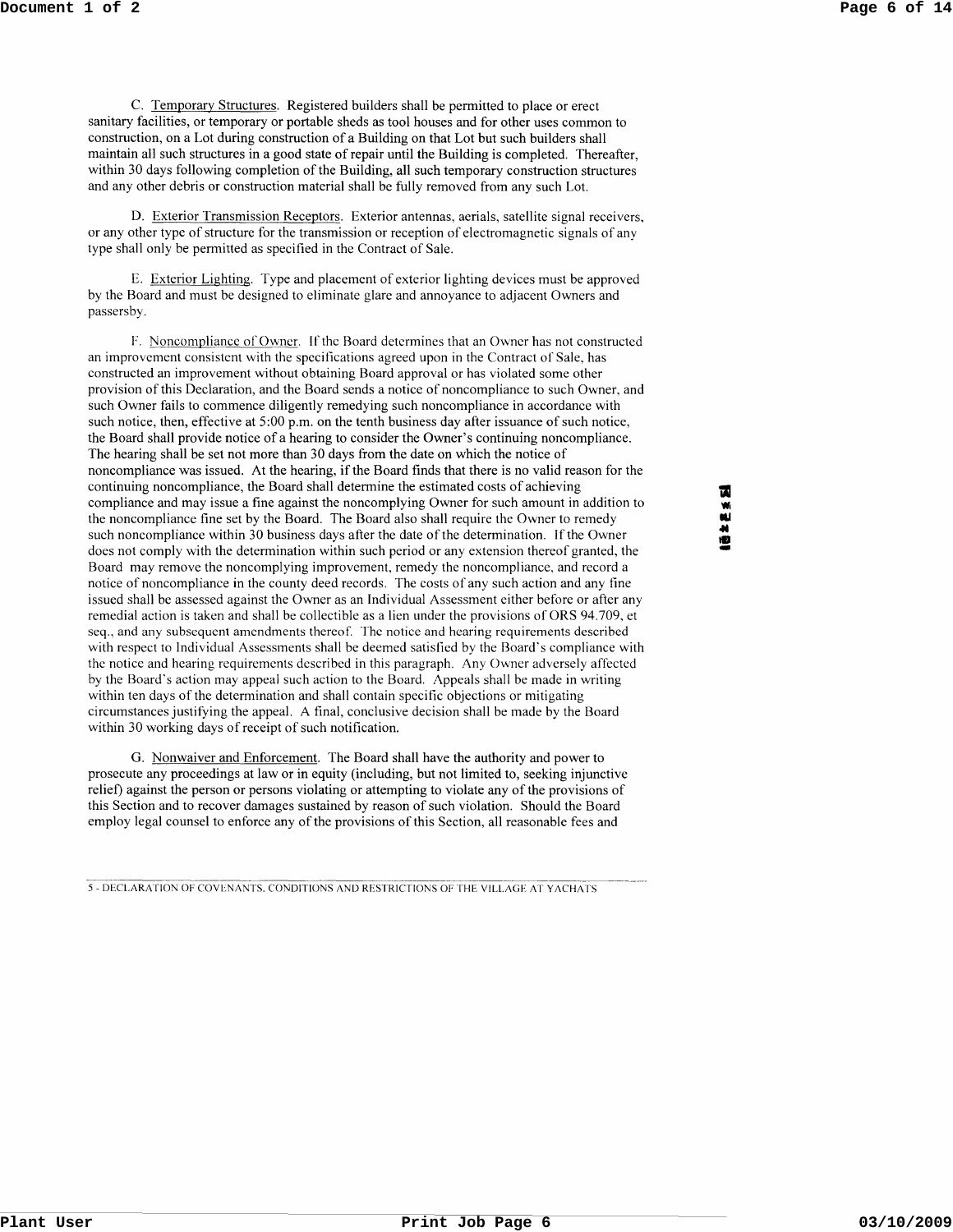costs incurred by the Board shall be paid by the Owner at issue and the Board shall have a lien upon such Owner's Lot or Lots to secure payment of all such expenses.

## v. MAINTENANCE AND USE

A. Interior Maintenance. It shall be the duty of the Owner to maintain all interior portions of the Building in good and clean condition, in compliance with Fire Codes and free of hazards at all times.

B. Garbage and Green Waste. All garbage, trash, green waste and recycling shall be placed in HOA supplied receptacles.

C. Pets. Other than for up to two dogs and two cats maintained as household pets, no animals, livestock or fowl shall be kept or allowed to be kept on any Lot. However, aquatic or avian pets kept and maintained solely within a Building are not limited as to number, subject to the other requirements of this Declaration. No allowed pets may be kept or bred for commercial purposes provided, however, that this provision shall not apply to nonroutine sale of a litter of dogs or cats. All such pets shall be housed and maintained as required by applicable zoning, land use, and animal control ordinances and regulations. Further, allowed pets shall not be permitted to run free, or otherwise be or become a nuisance or source of annoyance to the residents of adjoining properties.

D. Vehicle Restrictions. No trucks larger than a typical "I-ton" model and no travel or other trailer, pickup camper, motor home or coach, tent, boat, or motor vehicle other than a passenger automobile or pickup with or without a canopy shall be parked or permitted to remain on the Property, unless in an area specifically created for such storage and approved by the Board. Any storage facility approved by the Board for vehicles described herein must screen the vehicle from view from any Building or road.

The HOA may assign reserved parking spaces to each Lot. No vehicle of any kind shall remain parked for more than 48 hours in the Subdivision, except in an enclosed structure or in a secured parking space. No vehicle shall be repaired in the Subdivision, except in an enclosed structure.

E. Offensive Activities. No noxious or offensive activity may occur on the Property or any part thereof, nor shall anything be done thereon which may be or may become a danger, annoyance or nuisance to the residents of adjoining properties as determined by the HOA in its sole discretion.

F. Damage by Owners. Owners shall be responsible for any damage caused by such Owners, or their family members or invitees, to streets, curbs, Exteriors or Common Area. If damages occur to any such property and if repairs are not immediately effected to the satisfaction of the Declarant or Board, the Board or Declarant may make necessary repairs and any costs incurred shall be assessed against the Lot owned by the responsible Owner.

6 - DECLARATION OF COVENANTS, CONDITIONS AND RESTRICTIONS OF THE VILLAGE AT YACHATS

• " C N 7"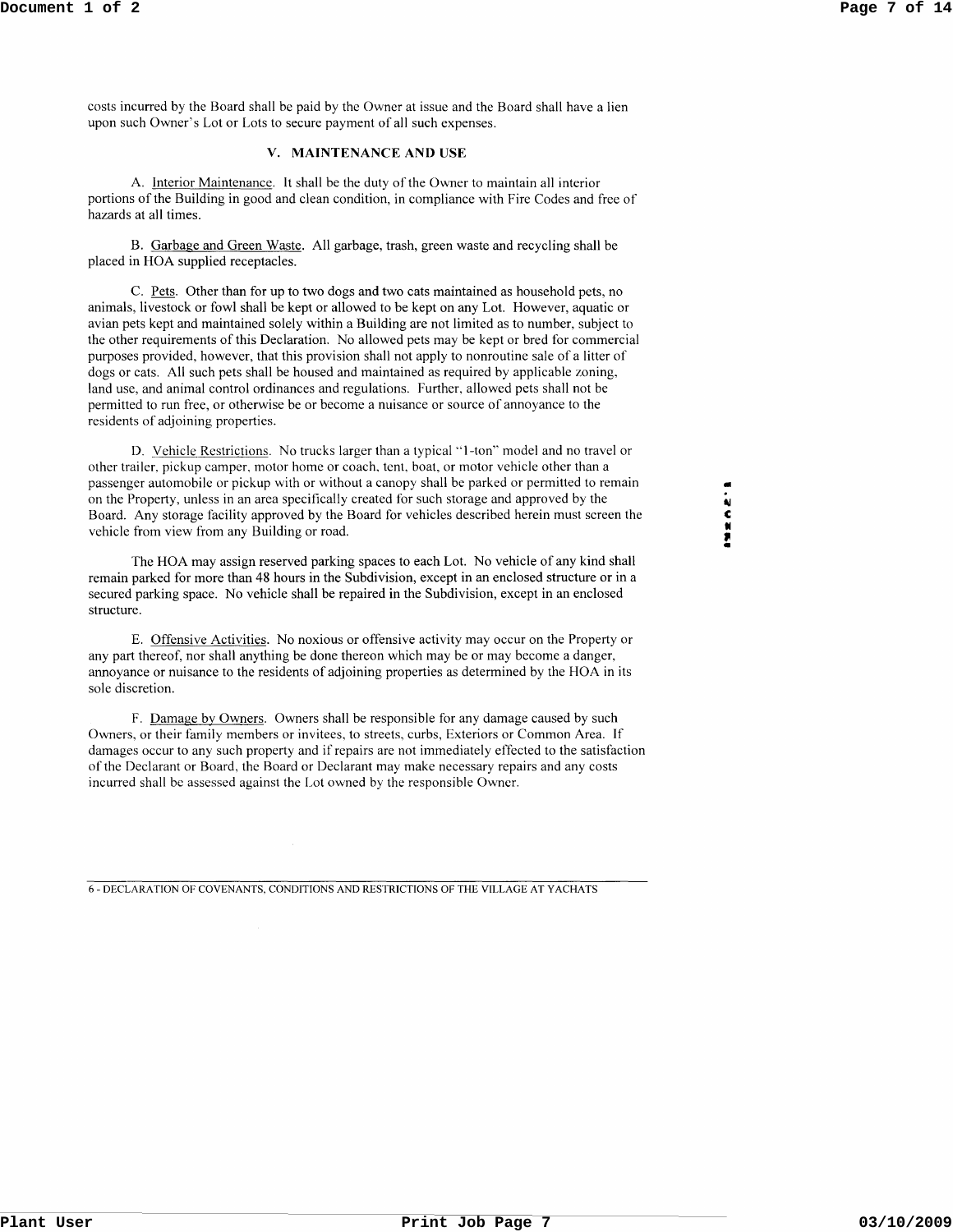#### **VI. DECLARANT'S RIGHTS**

Declarant shall have the right to maintain a Sales Office, Model Unit(s), HOA office, and maintenance office on one or more of its Lots, Declarant, its employees and agents, and prospective purchasers and their agents shall have the right to use and occupy the Sales Office, Model Units, HOA office, and maintenance office during reasonable hours any day of the week. Further, Declarant reserves the right to locate and maintain on the Property a sign or signs with a description of the Subdivision and sales information.

## **VII. HOMEOWNER'S ASSOCIATION**

A. Establishment of the Homeowners Association. Following recording of the Subdivision plat and this Declaration and prior to the date on which the first Lot is conveyed, Declarant shall establish an association of all of the Owners which shall have the powers and obligations set forth in this Declaration for the benefit of the Property. Such association shall be known as the "The Village at Yachats Homeowners Association" or a name similar thereto (the "HOA"). Declarant shall organize the HOA as a nonprofit corporation in accordance with ORS 94.625 under ORS Chapter 65 and shall adopt the initial Bylaws thereof and the same shall be recorded in the records of Lincoln County, Oregon.

B. Membership and Voting Rights. Each Owner, including Owners of a Lot within property annexed pursuant to Section II.A herein, shall be a member of the HOA and shall be entitled to one vote per Lot owned by the Owner (and only one vote, regardless of whether the Owner consists of one or more entities) except that, prior to the Turnover Date, Declarant shall be entitled to a weighted vote of three votes per Lot owned by Declarant. Following the Turnover Date, such entitlement shall revert to one vote per Lot. Membership shall be appurtenant to and may not be separated from ownership of any Lot which is subject to assessment by the HOA. Ownership of such Lot shall be the sole qualification for membership.

C. Control of the Affairs of the HOA. Declarant reserves administrative control of the HOA until the Turnover Date. While Declarant retains administrative control of the HOA, Declarant, in its sole discretion, shall have the right to appoint and remove members of an interim Board consisting of up to three Board members. On a date not later than 60 days following after the date on which 50 percent of the Lots then in existence have been conveyed to Owners other than Declarant, Declarant shall call a meeting for the purpose of selecting a transitional advisory committee. The transitional advisory committee shall consist of three members, at least two of which shall be selected by Owners other than Declarant. The transitional advisory committee shall serve until the control of the HOA is turned over to the Owners as set forth below.

On the Turnover Date Declarant shall call a meeting and at such meeting shall tum over administrative responsibility and deliver documents and funds to the Owners in accordance with ORS 94.616. Declarant shall, at that meeting, relinquish administrative control of the HOA including any interim Board appointed by Declarant, the interim Board member(s) shall resign, and the Owners shall elect Directors to the Board, as provided in the Bylaws, increasing the number of Directors to three. Thereafter, the Board shall be selected at the Annual Meeting of the HOA, which shall be held in accordance with the Bylaws.

7 - DECLARATION OF COVENANTS. CONDITIONS AND RESTRICTIONS OF TilE VILLAGE AT YACHATS

• mil **·01 o.**  .. -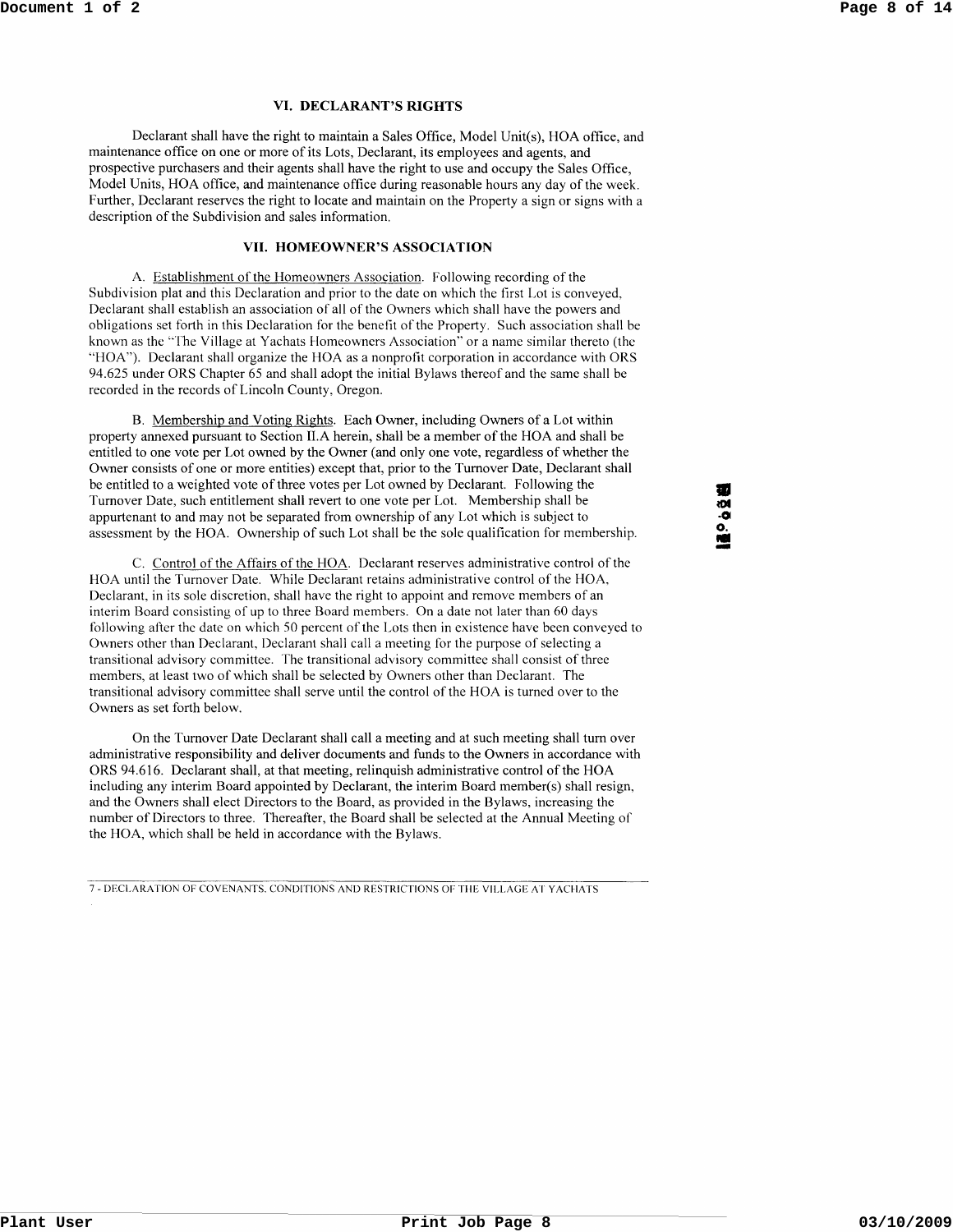D. Title to and Maintenance of Common Areas. On or before the Turnover Date, Declarant shall convey to the HOA fee simple title to any Common Areas. The HOA shall maintain the Common Area as reasonably determined by the Board. The HOA shall not sell, convey or otherwise encumber any portion of the common property.

E. Exterior and Landscaping Maintenance. The HOA shall be responsible to keep and maintain all Exteriors in proper condition and repair. Such maintenance shall include, without limitation, periodic painting or staining of the exterior; periodic maintenance, repair, and replacement of roofs, gutters, and downspouts; and maintenance, repair, repainting of windows and doors and other architectural features; and maintenance of all exterior landscaping. The cost of such maintenance shall be included in the General Assessments described in Section VII.G, below.

F. Trails and Streams Maintenance. The HOA shall be responsible for maintaining the Trails and Streams. The cost of such maintenance shall be included in the General Assessments described in Section VII.G, below.

G. Assessments. Assessments of the HOA shall be of four types: (1) "General Assessments", which shall be for the operation of the HOA, including required insurance, payment of real property taxes for Common Areas, Trails and Streams, and the operation and maintenance of the Exteriors, Common Areas, Trails and Streams; (2) "Reserve Assessments," which shall fund the Reserve Account and (3) "Individual Assessments," which shall be against an individual Owner for damage or extraordinary wear and tear to private street or pedestrianways or any Common Area or easement owned or maintained by the HOA, or for any costs or expenses, including reasonable attorney fees, incurred by the HOA due to the enforcement of any covenant, condition, or restriction herein against anyone Lot or Owner, and (4) "Special Assessments," which shall be for necessary repair or renovation of Common Area or HOA maintained property if sufficient funds are not available from the operating budget or Reserve Account. Assessments shall be established as follows:

a. Declarant shall not at any time be subject to assessment on Lots owned by Declarant, except for the accrual of reserves for any Reserve Account. The amount and date of commencement of the initial annual assessment of General and Reserve Assessments to Owners other than Declarant shall be determined by Declarant if Declarant elects to impose such assessments prior to the Turnover Date. In the sole and unfettered discretion of Declarant, Declarant may defer payment of reserves for a Lot, if any Reserve Assessment has been imposed, until the date the Lot is conveyed to a third party other than a successor Declarant; however, Declarant may not defer payment of accrued reserves beyond the Turnover Date. If Declarant has not imposed the initial annual assessment of the General and Reserve Assessments prior to the Turnover Date, then the imposition of such assessments by the Board shall be established at a meeting of the Board following the Turnover Date.

b. The meeting to impose the initial annual General and Reserve Assessments and any Special Assessment and each annual meeting thereafter to impose each subsequent year's General and Reserve Assessments and any Special Assessment shall be held after not less than 60 days' notice to all Owners of the date, time, and place of such meeting, the Board shall

8 - DECLARATION OF COVENANTS, CONDITIONS AND RESTRICTIONS OF THE VILLAGE AT Y ACHA TS

 $\mathbf{r}$ • • , •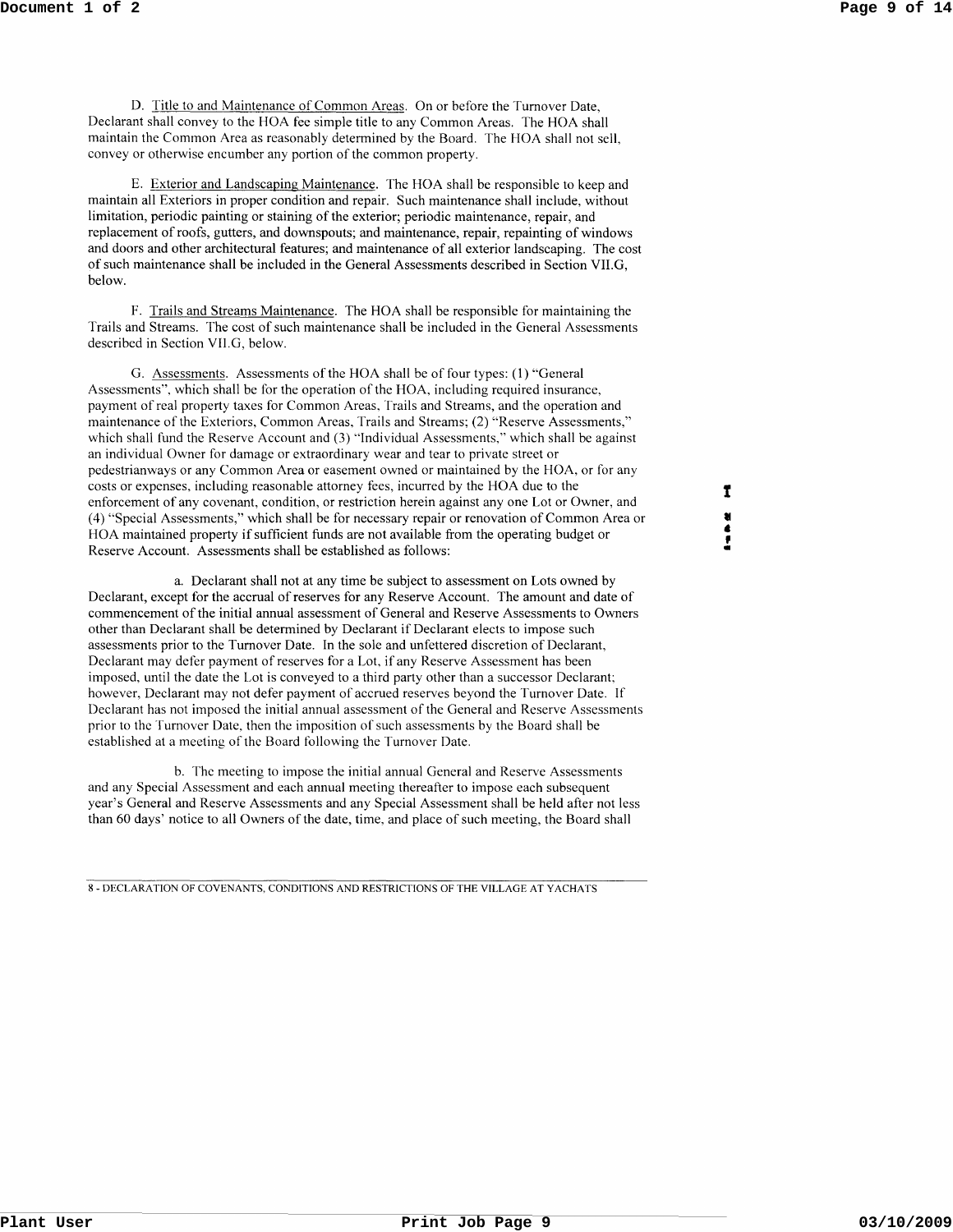meet and establish the amount of the General and Reserve Assessments and any Special Assessment and shall apportion and collect the same as follows:

i. General, Reserve and Special Assessments shall be equally apportioned and assessed against the Owners of each and everyone of the Lots without regard to location, area or frontage.

ii. General Assessments shall be in an amount sufficient to operate and administer the Association for the following fiscal year and to pay for the maintenance and operation of the Common Area and HOA maintained property as set forth herein, including the costs of required landscaping and irrigation, the repair or replacement of routine elements of the stormwater facilities in accordance with applicable laws and regulations.

iii. As to Reserve Assessments, the Declarant shall conduct the initial reserve study for the HOA, and the Board shall thereafter annually conduct a reserve study, or review and update an existing study, of the Common Area and HOA maintained property, to determine the Reserve Account requirements. A Reserve Account shall be established for those such items all or part of which will normally require replacement in more than three (3) and less than thirty (30) years, and for the maintenance, repair, or replacement of other items as may be required under the Declaration or Bylaws or that the Board of Directors, in its discretion, may deem appropriate. The reserve study need not include items that could reasonably be funded from the General Assessments. The reserve study shall include: (a) identification of all items for which reserves are required to be established; (b) the estimated remaining useful life of each item as of the date of the reserve study; (c) the estimated cost of maintenance, repair or replacement of each item at the end of its useful life; and (d) a 30 year plan with regular and adequate contributions, adjusted by estimated inflation and interest earned on reserves, to meet the maintenance, repair and replacement schedule. The reserve study shall be appropriate for the size and complexity of the Common Area and HOA maintained property, and shall address issues that include but are not limited to warranties and the useful life of the Common Area and the BOA maintained property. Within 30 days after conducting the reserve study, the Board shall provide a written summary of the reserve study and any revisions to the 30-year plan to each Owner.

iv. Special Assessments shall be in an amount established by the Board at a special or annual meeting held after notice to Owners of time, place and purpose in accordance with the Bylaws.

v. Within 30 days after establishment of the annual amounts of the assessments, and effective as of the first day of the following calendar year, the Board shall deliver to the individual Owners a statement of the assessment(s), showing the amount(s) of the General and Reserve Assessments or the amount of a Special Assessment. Such amount(s) shall be due and owing 30 days after the date of delivery of the statement to each Owner. The Board reserves the right to bill such assessments on a monthly, quarterly or annual basis as deemed necessary, in its sole discretion, to carry out the purposes of the HOA.

vi. If additional Lots are annexed to the Property, then commencing on the effective date of such annexation ("Change Date") and continuing thereafter, all General and

9 - DECLARATION OF COVENANTS. CONDITIONS AND RESTRICTIONS OF THE VILLAGE AT YACHATS

- :e u • -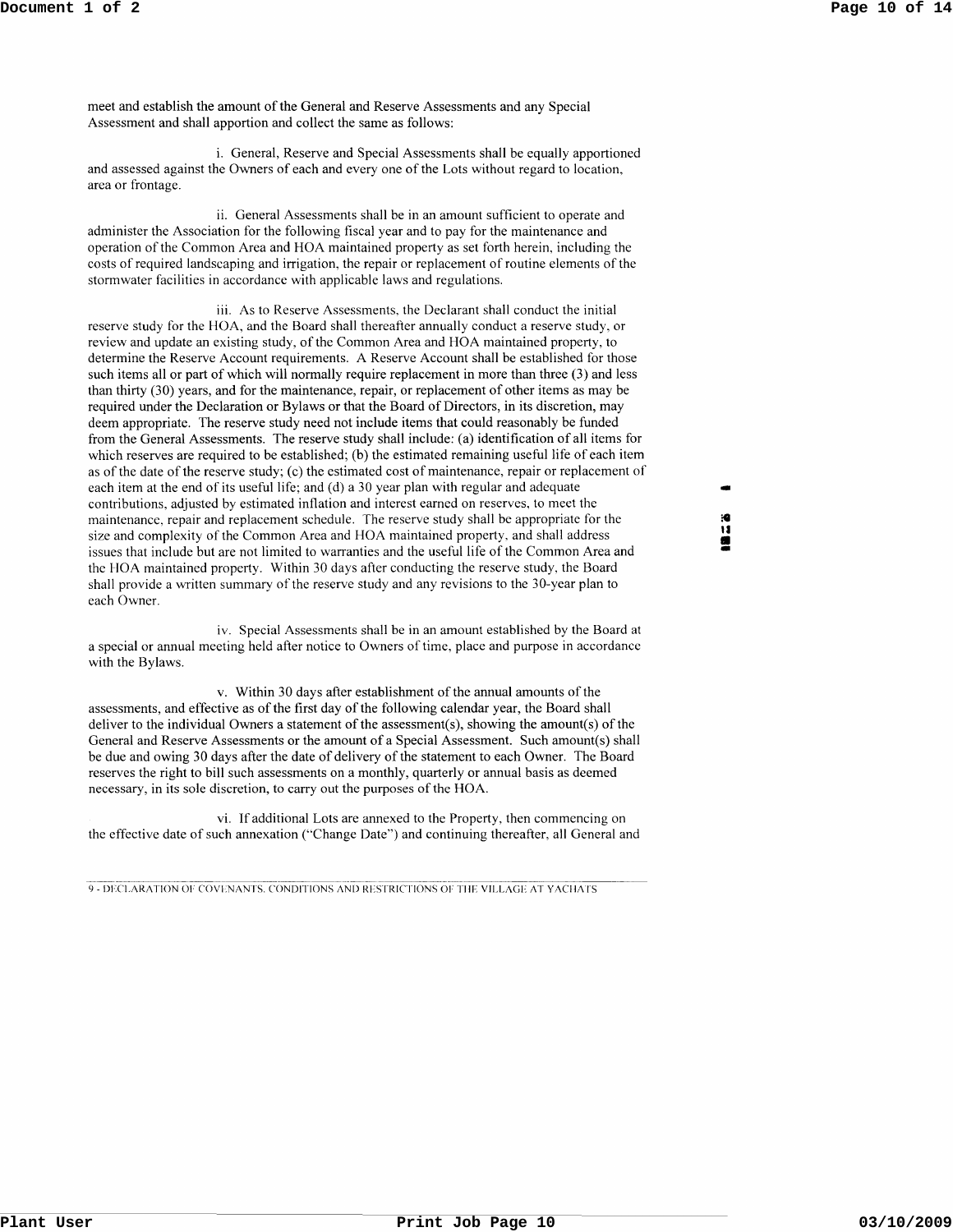Reserve Assessments shall be allocated based on the number of Lots, including the annexed Lots then existing and subject to the terms of this Declaration, and all Lots shall be assessed a pro rata share of all common expenses represented by the General and Reserve Assessments commencing with any Change Date. If prior to any Change Date, General or Reserve Assessments have been paid for such common expenses which are, in Declarant's reasonable judgment, properly chargeable to the period prior to a Change Date but for which benefits will accrue to Owners after that Change Date, then each Owner of any annexed Lot shall pay its pro rata share to the HOA for such amounts within 30 days after receipt of written demand therefor, which demand shall be accompanied by reasonable supporting documentation. Adjustments to General and Reserve Assessments paid by all other Owners of Lots prior to that Change Date shall be adjusted for the next calendar year for which billings of common expenses are rendered by the HOA.

c. As to Individual Assessments, the HOA may impose an Individual Assessment against any Owner and such Owner's Lot:

i. To remedy any damage caused by an Owner, or the Owner's family members or invitees, to streets, curbs, Exteriors or Common Area as further described in Section VII.G, which Individual Assessments may be imposed without notice and opportunity for a hearing;

ii. To reimburse the HOA for any costs incurred in bringing an Owner or an Owner's Lot into compliance with the provision of this Declaration, the Bylaws, or any rules or regulations of the HOA and to collect any fine issued by the Board of the HOA for such violation of this Declaration, the Bylaws or any rules and regulations of the HOA; or

iii. To pay any costs of achieving compliance with the requirements of the Board and as a fine for an Owner's failure to comply with the requirements of the Board, as described in Section VII.G.

Other than those Individual Assessments issued by the Board for noncompliance (for which the notice and hearing requirements are described in Section IV.F) or by the Board for damage to streets, curbs, Exteriors or Common Area (for which no notice or hearing is required), the Board shall give the Owner(s) not less than 30 days' notice of the Board meeting at which the actions which might necessitate such an assessment are to be reviewed. The potentially affected Owner(s) shall have the right to address the Board as to such actions and the amount of the proposed assessment. The Board may determine whether an assessment should be imposed and the amount of the proposed assessment whether the potentially affected Owner(s) attend the hearing or not. If the Board determines, by majority vote of the members of the Board present at the meeting, that an Individual Assessment should be imposed, it may impose the Individual Assessment in an amount that the Board determines in its reasonable discretion; provided, however, that any fme imposed as part of the Individual Assessment shall be based on the schedule for such fmes that has been adopted by the Board as described in the Bylaws of the HOA.

10 -DECLARATION OF COVENANTS, CONDITIONS AND RESTRICTIONS OF THE VILLAGE AT YACHATS

ON 9" **5,1**  -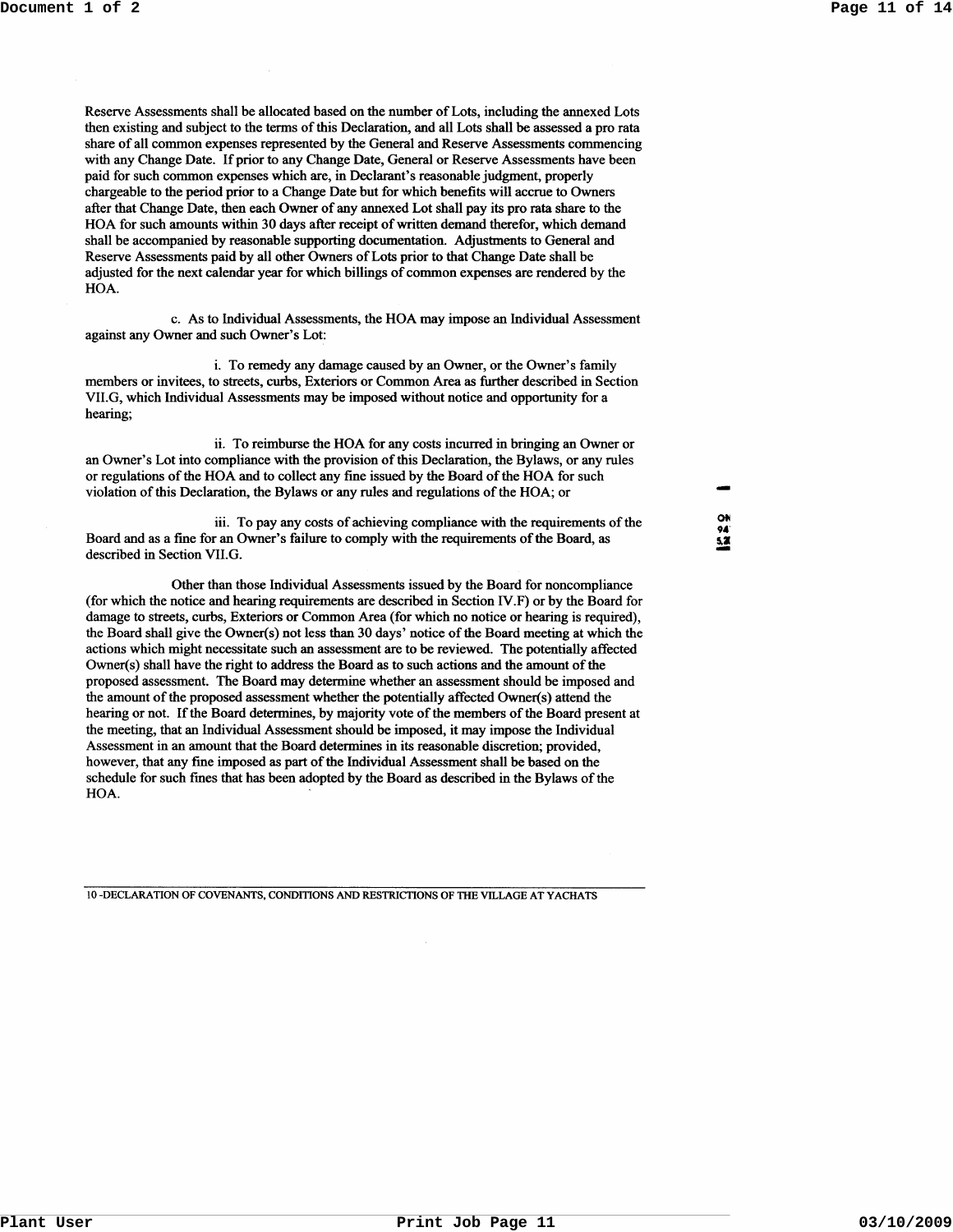Individual Assessments shall be due and owing when the Board delivers notice to the affected Owner stating the amount of the Individual Assessment imposed against the Owner and the Owner's Lot.

d. Any assessment not paid when due as set forth above shall (i) bear interest from the due date at the rate of 12% per annum; (ii) be subject to reasonable late charges imposed by the HOA, acting through the Board, against all like unpaid assessments by a resolution of the Board to compensate for the administrative and processing costs of late payments, and (iii) be collectible as a lien under the provisions of ORS 94.709, et seq., and any subsequent amendments thereof: and foreclosable as described therein. The lien includes interest, late charges, attorney fees, costs and other amounts imposed under this Declaration or the Bylaws of the HOA. Recording of this Declaration constitutes record notice and perfection of the lien under ORS 94.709, and such lien shall accumulate all future assessments, interest, late fees, fines, attorney fees and administrative costs properly chargeable to the Owner by the HOA, until such amounts are fully paid.

e. No Owner may waive or otherwise escape liability for any assessment by nonuse of the HOA Common Area or abandonment of the Owner's Lot. All assessments imposed against an Owner's Lot shall be joint and several personal obligations against all Owners of the Lot assessed.

H. Reserve Accounts: Assessments paid into the Reserve Account are the property of the HOA and are not refundable to sellers of Lots or Owners. Sellers of Lots or Owners may treat their outstanding share of the Reserve Account's balance as a separate item in the sales contract providing for the conveyance of their Lot. Investment of and loans from the Reserve Account shall be governed by the Board of Directors, the Bylaws and any Rules and Regulations established therefor.

#### **VIII. GENERAL PROVISIONS**

A. Notice: Any notice required to be given under this Declaration shall be in writing and shall be effective either when personally delivered to the person to whom notice is to be given, or three days following deposit with the U.S. Postal Service by postage paid first class maiL addressed either to the street address of the Lot or to such other address as an Owner may have designated by written notice to the Association.

B. Assignment: Any or all rights and powers of the Declarant herein contained may be assigned to any other individual, partnership, corporation, or association which is now organized, or which may hereafter be organized, and which will assume the duties of the Declarant hereunder pertaining to the particular rights and powers assigned; and upon any such individual, partnership, corporation, or association evidencing its intent in writing to accept such assignment, such assuming successor shall have the same rights and powers, and be subject to the same obligations and duties, as are given to and assumed by the Declarant alone.

C. Enforcement By Arbitration: The HOA, any Owner, or any secured party shall have the right, but not the duty, to enforce the provisions of this Declaration, and all covenants, conditions, and restrictions now or hereafter imposed by the provisions of this Declaration, or

11 -DECLARATION OF COVENANTS. CONDITIONS AND RESTRICTIONS OF THE VILLAGE AT YACHATS

11 <u>፡</u><br>=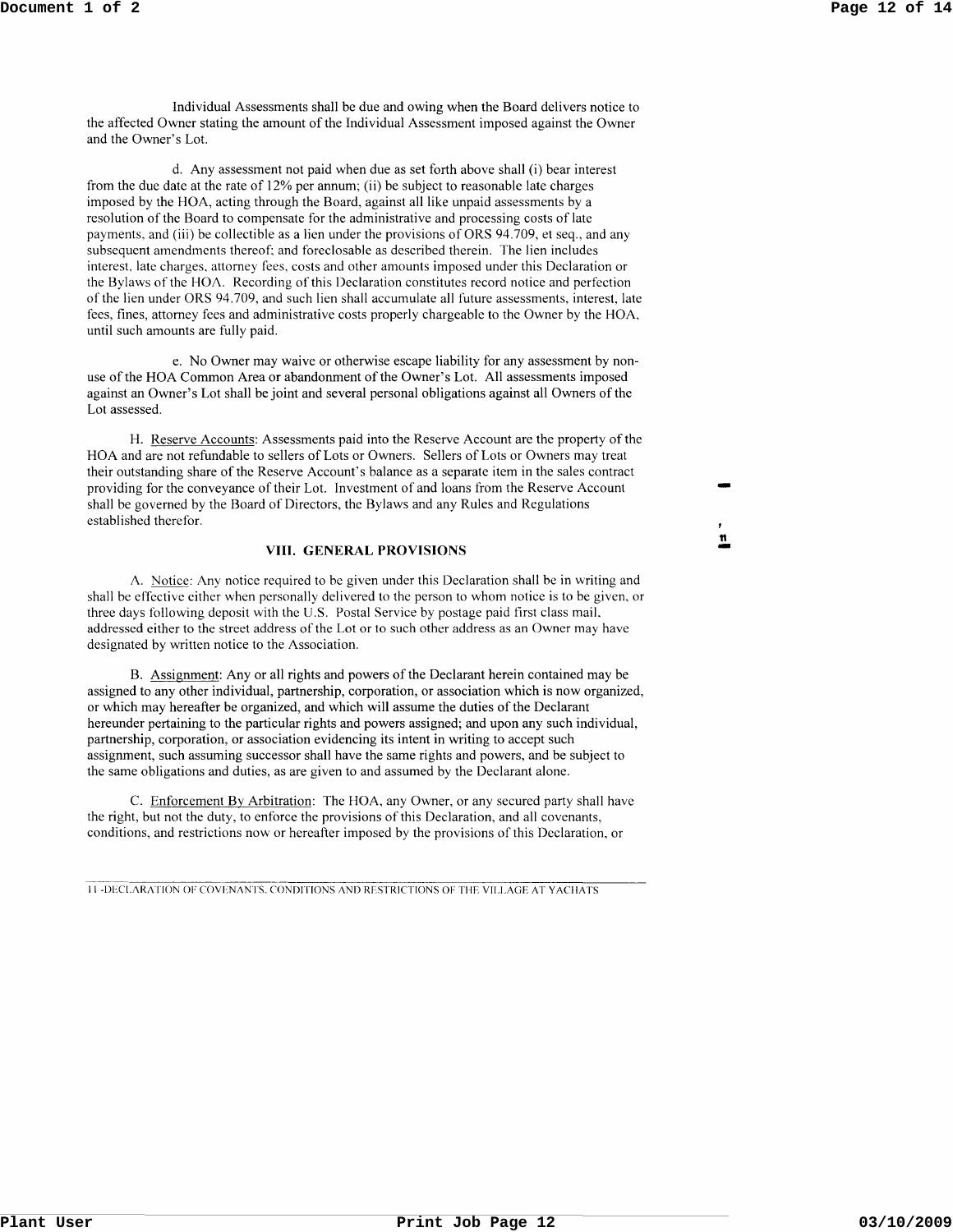$\overline{\phantom{a}}$ 

any amendment hereto. but enforcement of the same. or resolution of any dispute regarding the same, shall be adjudicated only through an arbitration proceeding as is provided for as follows:

In the event of any dispute arising under any provision of this Declaration or any amendment hereto, including any dispute as to the necessity of any maintenance or repair of any improvement in or upon any Lot and any dispute as to the interpretation of a provision of this Declaration, such dispute shall be arbitrated by an arbitrator to be mutually agreed upon by the parties or, if the parties are unable to agree, then as appointed by the Circuit Court of Lincoln County. The decision of the arbitrator shall be final and shall be binding upon all parties to the dispute and may be enforced by a court of law as allowed by Oregon law. The arbitrator shall be entitled to reasonable compensation for the arbitrator's services, which cost shall be shared equally between and shall be an obligation of all parties to the arbitration. Further, each party to any such arbitration shall be responsible for each such party's own attorney fees and other costs, if any, and whether or not such party or any other party shall prevail in any such arbitration.

This arbitration provision shall not apply to any enforcement action commenced, filed or instituted by Declarant or the BOA against any Owner.

D. Attorney Fees: In the event a civil action is instituted to decide any dispute over the interpretation of the provisions of this Declaration. the prevailing party shall be entitled to recover from the other party such sums as any court may deem reasonable as attorney fees following the trial of such action or any appeal thereof. Such sums shall be in addition to all other recoverable sums otherwise provided for by law.

E. Indemnification. Neither the Board, any member thereof, nor the officers of the HOA shall be liable to any Owner for any damage, loss or prejudice suffered or claimed on account of any action or failure to act of the Board, a member thereof or any officer of the HOA, in accordance with this Declaration except for actions of willful misconduct or bad faith. The Board members and officers of the HOA shall be indemnified by the Owners against all expenses and liabilities, including attorneys fees, reasonably incurred or imposed upon them in connection with any proceeding to which they may be a party, or in which they may become involved, by reason of being or having been a member of the Board or an officer of the HOA; provided, however, there shall be no indemnity if a Board or officer of the HOA is adjudged guilty of willful nonfeasance, misfeasance, or malfeasance in the performance of his/her duties.

F. No Right of Reversion: Nothing contained in this Declaration, nor in any form of deed which may be used by the Declarant or the Declarant's successors and assigns in selling the Property or any part thereof. shall be deemed to vest or reserve in the Declarant any right of reversion or re-entry for breach or violation of anyone or more of the provisions of this Declaration.

G. Severability: Invalidation of anyone of the provisions of this Declaration by judgment or court order shall in no wise affect the other provisions, which shall remain of full force and effect.

H. Amendment: Any of the provisions of this Declaration may be amended by an instrument signed by the Owners of not less than seventy five percent (75%) of the Lots, but no

12 -DECLARATION OF COVENANTS, CONDITIONS AND RESTRICTIONS OF THE VILLAGE AT YACHATS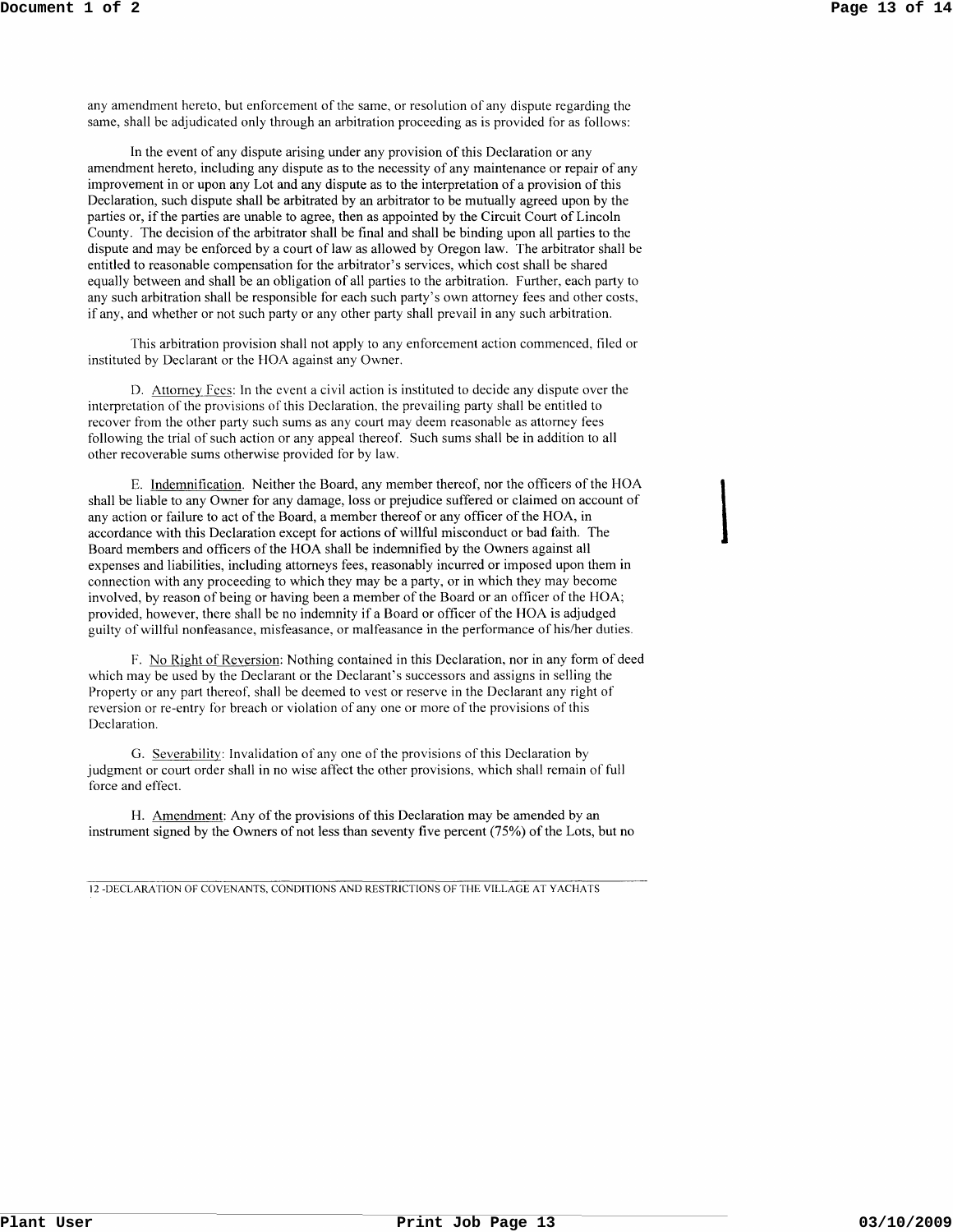such amendment shall be effective until recorded in the appropriate county records. The forgoing notwithstanding, however, no such amendment shall be effective prior to the Turnover Date without the Declarant's assent thereto and in no event shall any amendment reduce Declarant's rights herein. In addition, Declarant may amend this Declaration in order to comply with the requirements of the Federal Housing Administration of the United States, the Federal National Mortgage Association, the Government National Mortgage Association, the Federal Home Mortgage Loan Corporation, any department, bureau, board, commission, or agency of the United States or the State of Oregon, or any other state in which the Lots are marketed or sold, or any corporation wholly owned, directly or indirectly, by the United States or the State of Oregon, or such other state, the approval of which entity is required in order for it to insure, guarantee, or provide financing in connection with development of the Property and sale of the Lots. Before the Turnover Date, no such amendment shall require notice to or approval by any Owner other than Declarant.

I. Duration: The provisions of this Declaration shall run with, inure to the benefit of, and bind the land and be enforceable for a term of 20 years from the date this Declaration is first recorded, after which time this Declaration shall be automatically extended for successive periods of 10 years each unless prior to the initial or any subsequent expiration of this Declaration, not less than a two-thirds majority of the Owners shall have first agreed in writing to terminate this Declaration and subsequent amendments thereto, if any, and notice of such termination is recorded in the records of Lincoln County, Oregon.

SIGNED AND ACKNOWLEDGED on the date set forth below.

DECLARANT: The Village at Yachats, LLC

Date:  $12 - 14 - 2007$ 

Manageirg prember  $By:$ Its<sup>-</sup>

STATE OF OREGON County of Lincoln

This instrument was acknowledge before me on  $\bigcup$  CCCM  $\bigcup$  1-1. 2007, by  $\nabla A$ vi $\nabla$  monschie in his capacity as manging manther of The Village at Yachats, LLC.

ss.



D. Edward My Commission Expires:

13 -DECLARATION OF COVENANTS, CONDITIONS AND RESTRICTIONS OF THE VILLAGE AT YACHATS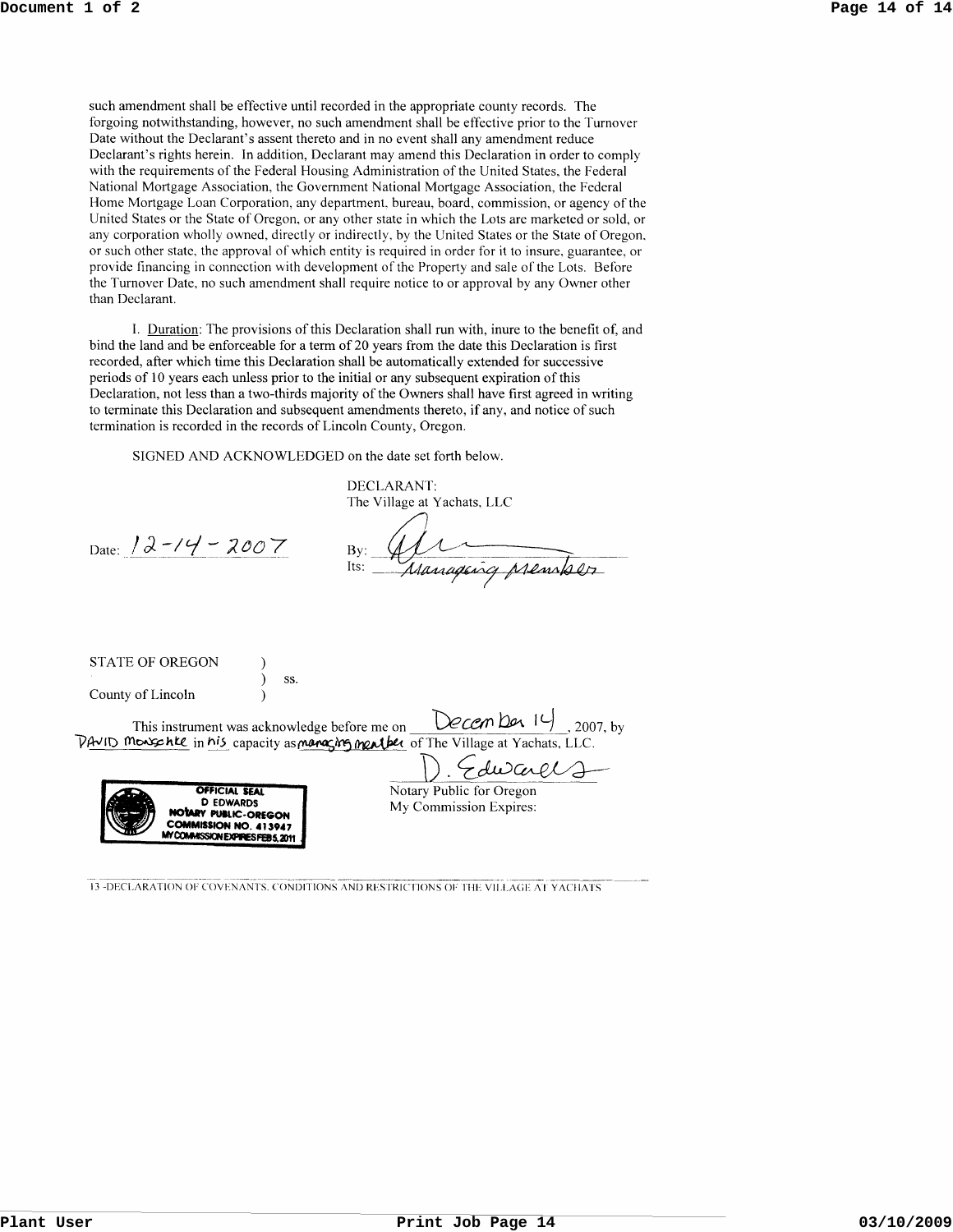| STATE OF OREGON 3s.<br>County of Lincoln                                                                                                                                                                                                                         | Pages            |  |
|------------------------------------------------------------------------------------------------------------------------------------------------------------------------------------------------------------------------------------------------------------------|------------------|--|
| I, Dana W. Jenkins, County Clerk, in and for said county, do hereby<br>certify that the within instrument was received for record, and<br>recorded in the Book of Records of said county at Newport. Oregon.<br>WITNESS my hand and seal of said office affixed. |                  |  |
|                                                                                                                                                                                                                                                                  | <b>MOLA COUL</b> |  |
| DANA W. JENKINS, Lincoln County Clerk                                                                                                                                                                                                                            |                  |  |
| วดดอดตา วด                                                                                                                                                                                                                                                       |                  |  |

Doc : 200800170<br>Rect: 800135 91.00

After recording return to:

DAVID MONSCHKE <u>PO BOX 282</u>

# DECLARATION OF COVENANTS, CONDITIONS

# AND RESTRICTIONS

## OF THE VILLAGE AT YACHATS

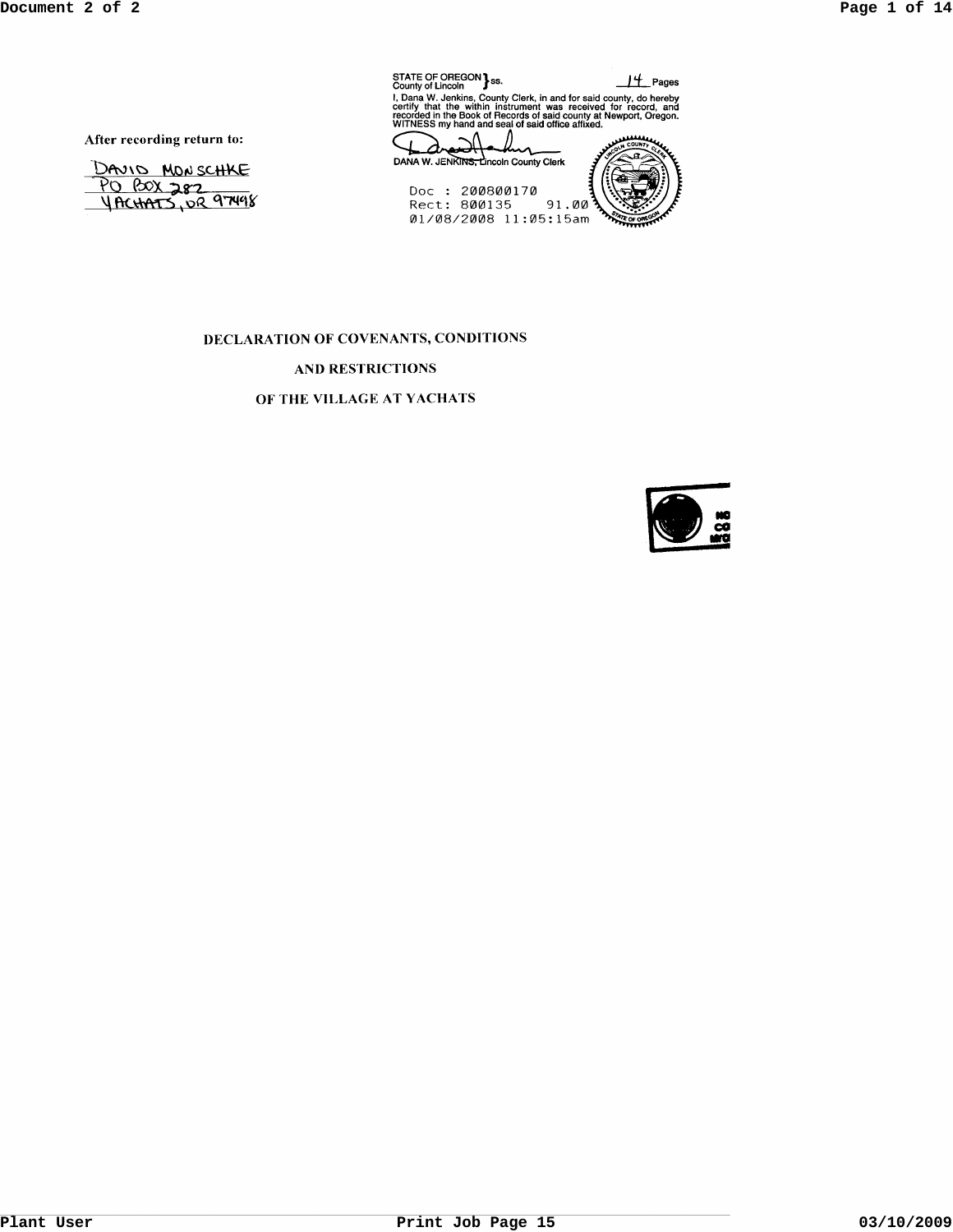### **DECLARATION OF COVENANTS, CONDITIONS AND RESTRICTIONS**

## **OF THE VILLAGE AT YACHATS**

This Declaration of Covenants, Conditions and Restrictions ("Declaration"), to be effective upon its recording in Lincoln County, Oregon is made effective the **ILf'l:!\** day of DECEMBER , 2007 by The Village at Yachats, LLC ("Declarant").

### **RECITALS**

Declarant is the owner of certain real property in Lincoln County, Oregon known as The Village at Yachats, the plat of which has been recorded with the Lincoln County Recorder as  $B$ COX 1 PAGES 193, 193 A-B and which is incorporated herein by this reference (the "Property").

Declarant proposes to create a Class I planned community pursuant to Oregon Revised Statutes ("ORS") 94.550 to 94.783 (the "Act") to be known as The Village at Yachats (the "Subdivision") which includes the Property and may include other contiguous real property owned by Declarant that is subjected to this Declaration by a subsequent declaration recorded by Declarant for that purpose, which property may or may not be called "The Village at Yachats," at Declarant's sole discretion.

For the orderly and uniform development of the Subdivision, Declarant desires to subject the Property to a common scheme of development, and to convey the Property and the individual lots thereof subject to certain protective covenants, conditions, and restrictions in order to enhance and protect the value and desirability thereof for the ultimate occupants of the structures to be constructed on each such lot or lots.

NOW, THEREFORE, Declarant hereby declares that all of the Property is and shall be held, sold, or conveyed subject to these protective covenants, conditions, and restrictions, which shall run with the land, and which shall be binding on all persons having any right, title, or interest in the Property or any part thereof, and on such persons' heirs, successors, and assigns, and shall inure to the benefit of all such persons.

### **I. DEFINITIONS**

"Assessments" shall mean any charge imposed or levied by the BOA against an Owner or Lot pursuant to this Declaration, the Bylaws of the HOA or the Act.

"Board" shall mean Declarant or persons who maintain administrative control over the HOA pursuant to this Declaration.

"Building" shall mean each structure on the Property.

"Burdened Property" shall mean the Property.

I - DECLARATION OF COVENANTS, CONDITIONS AND RESTRICTIONS OF THE VILLAGE AT YACHATS

... D .. 0<br>الألاد<br>الألاد **149**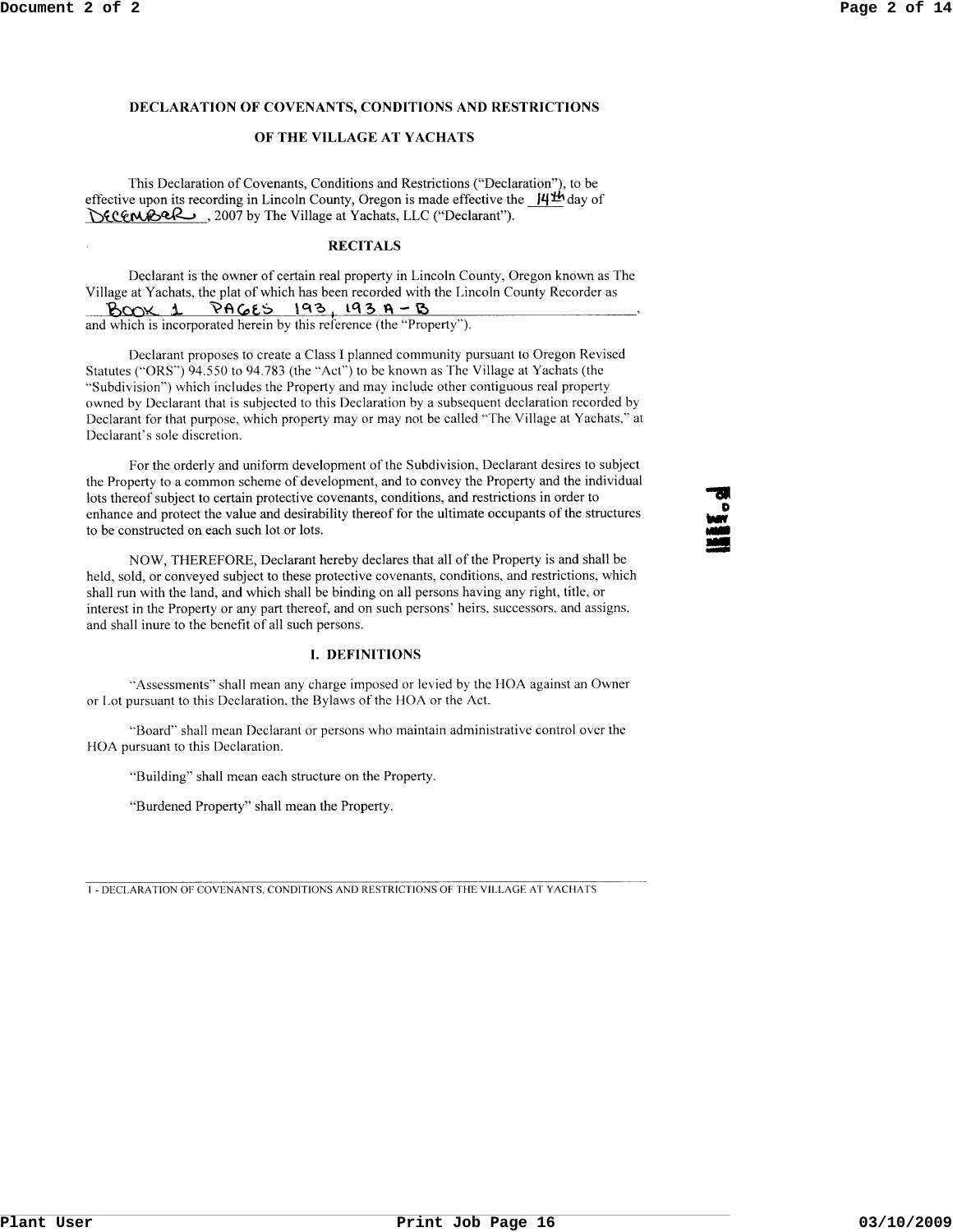$\mathbb{I}$ 

"Common Area" shall mean that portion of the Property designated on the recorded plat of the Subdivision or that is subsequently added by Declarant and any improvements thereon, which areas and improvements are intended for the common use and enjoyment of the Owners.

"Contract of Sale" shall mean the agreement and its related documents setting out the terms and conditions for the sale or purchase of the Lot.

"Declaranf' shall mean The Village at Yachats, LLC, an Oregon limited liability company, and any successor or assign thereof specified as a successor Declarant in a written agreement.

"Exteriors" shall mean all exterior parts of a Building, including exterior wall, roofs, gutters, and downspouts; windows and doors; and other exterior architectural features.

"HOA" shall mean the homeowners association formed in accordance with this Declaration.

"Landscaping" shall mean and include staking, clearing, or grading a Lot, planting or removing vegetation; fencing; and installation of an irrigation system for vegetation.

"Lot" shall mean one or more of the planned parcels comprising the Property.

"Owner" shall mean each of the owner(s) of all or any part of the Property, whether one or more parties or entities, and includes the vendee under a real estate sale contract, but shall exclude those persons having an interest merely as a lien against such property, whether such lien is public, private, judicial, or as a secured party. However, as to any one Lot, Building, or other divisible or separately held portion of the Property which shall be held by more than one legal entity or natural individual, such persons shall be deemed to act in concert and shall constitute one Owner.

"Streams" shall mean the areas described as streams or stream easements on the Plat or subsequently designated by Declarant or the HOA as streams.

"Property" means the real property in Lincoln County, Oregon legally described on the Plat as The Village at Yachats and any property added to the Property pursuant to Section ILA herein.

"Reserve Account" shall mean an account maintained by the HOA to hold those portions of assessments collected as reserves for the construction, improvement, deferred maintenance and replacement of capital improvements to be maintained by the HOA.

"Subdivision" shall mean The Village at Yachats and any property added to the planned unit development and subjected to this Declaration by annexation by Declarant and recording of a supplemental declaration hereto, whether or not the annexed property is known as "The Village at Yachats."

"Trail" or "Trails" shall mean those areas designated as trails or trail easements on the Plat or subsequently designated by Declarant or the HOA as trails.

2 - DECLARATION OF COVENANTS. CONDITIONS AND RESTRICTIONS OF THE VILLAGE AT YACHATS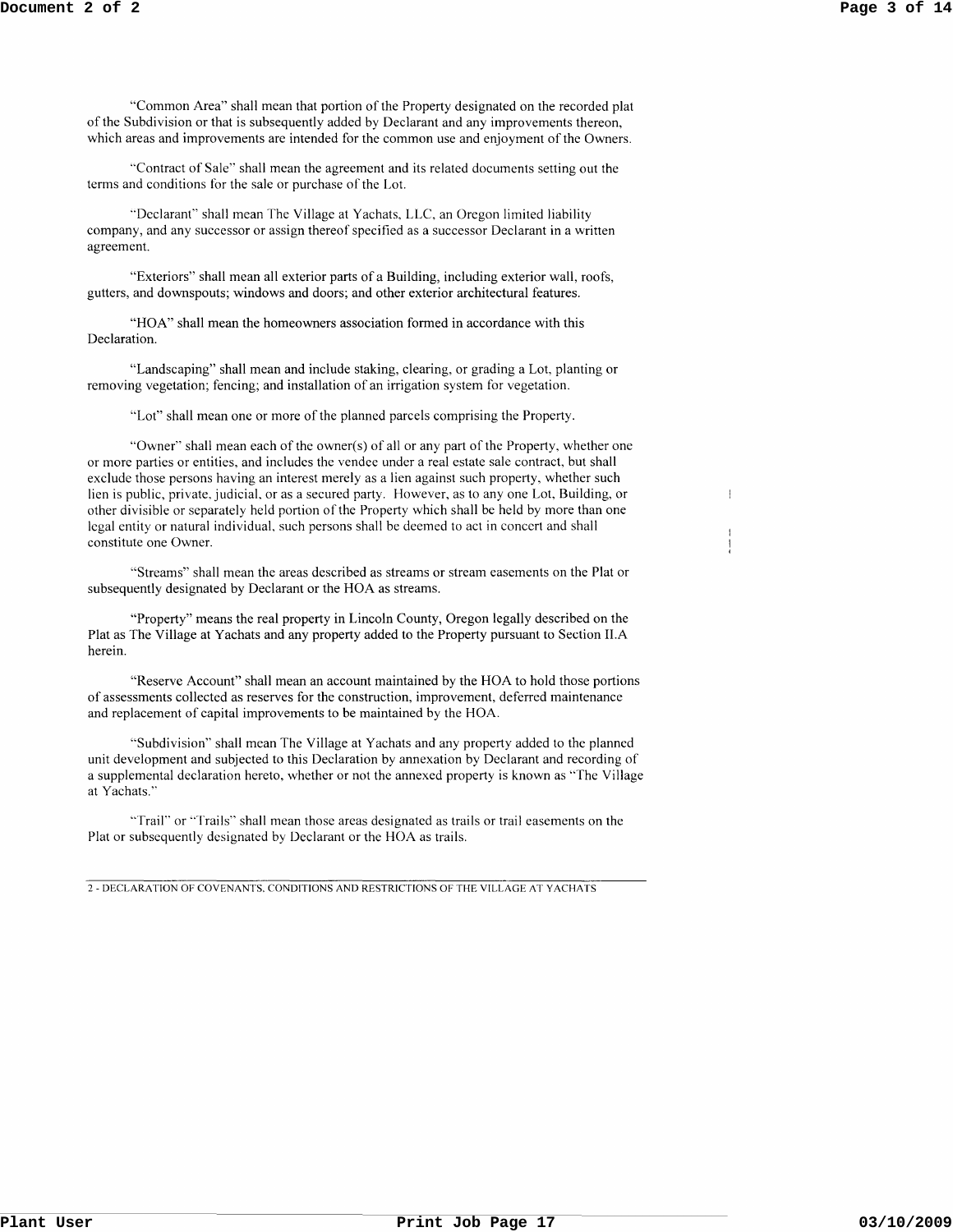"Turnover Date" shall mean that date not later than 90 days after all (100%) of the Lots, have been conveyed to Owners other than Declarant or such earlier date chosen by Declarant on which Declarant turns over the administrative responsibilities of the HOA to the Owners.

### **II. GENERAL DEVELOPMENT PLAN**

A. Addition of Property and Phased Development. Declarant reserves as a special Declarant right the right to (a) add to the Property all or a portion of any real property adjacent to the Property and (b) develop and plat the Subdivision in several phases. This special Declarant right shall terminate on the Turnover Date; provided, however, Declarant shall be entitled to retain this special Declarant right if Declarant has not completed its development of Lots or Common Areas in the Subdivision on the Turnover Date, as determined by Declarant in its sole discretion. Upon recordation of a supplemental declaration identifying any such adjacent property to be added, all provisions of this Declaration shall apply to such additional property in the same manner as if it were originally covered by this Declaration. As each phase is developed, Declarant will record a plat of that phase, which plat will identify the number of Lots and Common Area included in that phase. There is no limitation (either maximum or minimum) on the number of Lots or Common Area Declarant may add to the Property or to the phases that may be included in the Subdivision. Nothing contained herein shall be deemed to obligate Declarant to add to the Subdivision any real property adjacent to the Property and developed by Declarant. The addition of any real property to the Subdivision shall only be accomplished by Declarant's recordation of a supplemental declaration annexing such property and a plat of such property designating the property as a phase of the Subdivision, and identifying the Lots and Common Area included in that Phase. Declarant shall have the unilateral right to transfer to any other person the right, privilege, and option that is herein reserved to Declarant to annex such adjacent property, provided that such transferee or assignee shall be the developer of at least a portion of the Property or such adjacent property and that such transfer is memorialized in a written, recorded instrument executed by Declarant.

B. Fire Protection Measures. Owners are responsible for ensuring that their Buildings comply with the Oregon Fire Code and Lincoln County rules and regulations, all as amended from time to time.

C. Trails and Streams. Trails and Streams shall be for the use of Owners and their invitees for the purposes of hiking, walking and exercising household pets and other HOAapproved uses, provided that such uses do not damage the Property beyond normal wear and tear. No motorized vehicles, other than emergency vehicles, shall be allowed on the Trails. Trails shall be maintained by the HOA to the extent deemed necessary by the Board.

D. Private Roadways. All tracts designated on the recorded plat for the Subdivision as Private Roadways will be owned and maintained by the HOA in accordance with the applicable Lincoln County Code for the benefit and use of Owners and their invitees subject to any easements shown on the Plat or set forth in this Declaration and any rules and regulations established by the HOA or governmental agencies.

E. Lot Division. No Lot in the Subdivision shall be further divided or partitioned other than as platted by Declarant.

3 - DECLARATION OF COVENANTS. CONDITIONS AND RESTRICTIONS OF THE VILLAGE AT YACHATS

**THE REAL OF**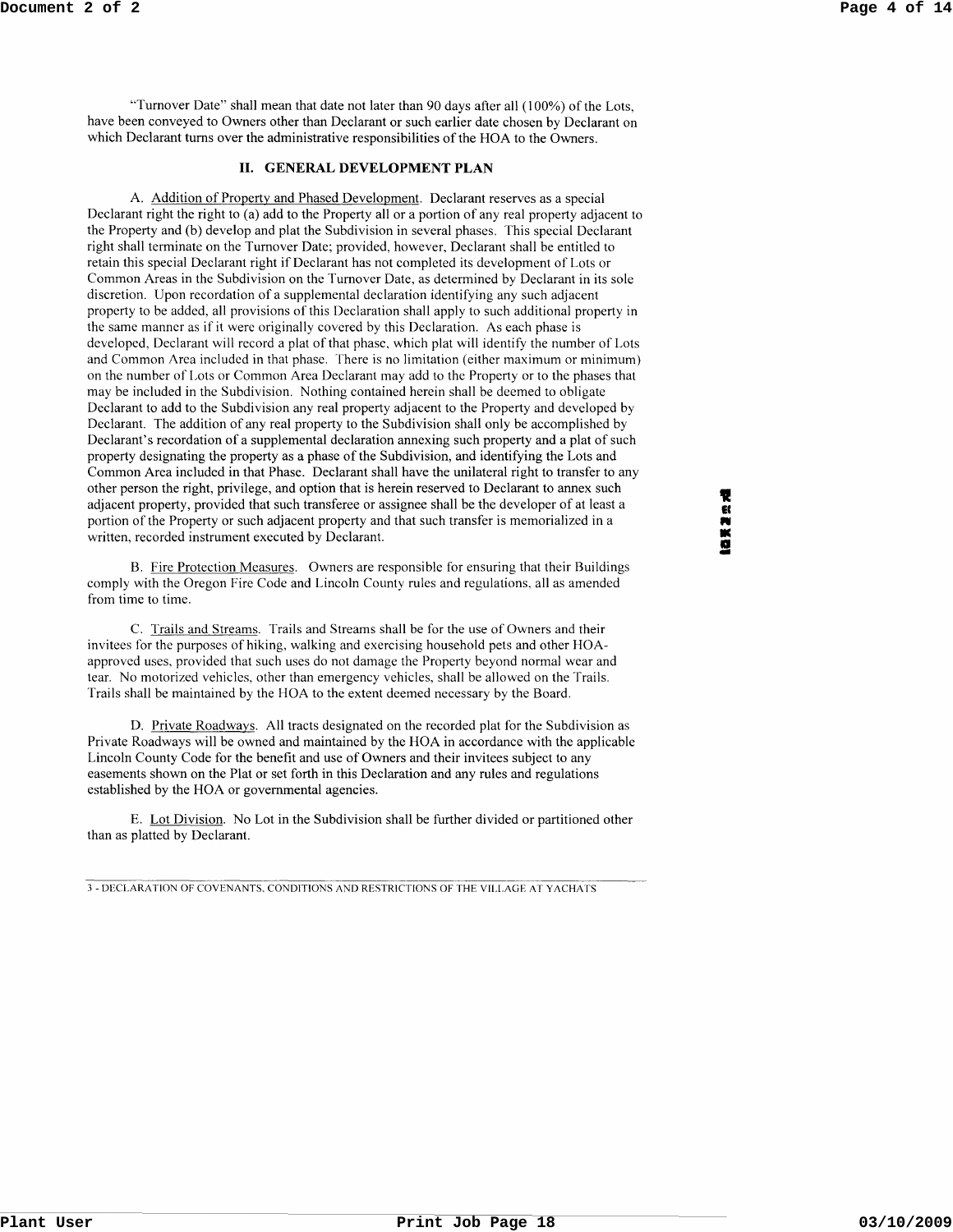F. Lot Use. Lots may be used for residential or commercial properties.

### **III. EASEMENTS**

A. Easements. The Property shall be conveyed with and shall be subject to all easements as shown on the recorded plat for the Subdivision. The Property shall also be subject to all easements granted by Declarant for the installation and maintenance of utilities and drainage facilities necessary for the development of the Property, including any additional property or additional phases of the Subdivision added to the Property as described in Section II.A, hereof. Declarant is hereby appointed as each Owner's agent and authorized to grant all easements required, in Declarant's sole discretion, for installation and maintenance of such utilities and drainage facilities. Such easements shall be located as determined by Declarant, in Declarant's reasonable discretion.

B. Easements Reserved by Declarant. Declarant, for itself and its successors and assigns, hereby retains a right and easement of ingress and egress to, from, over, in, upon, under, and across the Common Area and all unimproved Lots and the right to store materials thereon and to make such other use thereof as may be reasonably necessary or incident to the construction of the improvements on the Property in such a way as not to interfere unreasonably with the occupancy, use, enjoyment, or access to an Owner's Lot by such Owner or such Owner's family, tenants, employees, guests, or invitees.

C. HOA's Easements. Declarant grants to the HOA and its duly authorized agents, representatives and assigns (i) such easements over the Lots and Common Area as are necessary to perform the duties and obligations of the HOA, as set forth in this Declaration, the Bylaws of the HOA and any rules or regulations promulgated thereunder, as they may be amended; (ii) an easement across the Common Area for installation of utilities and drainage facilities, and the HOA may assign, in whole or in part, the right to use such easement to any entity providing such services or facilities or services that benefit more than one Owner; and (iii) an easement across the Common Area for Trails and Streams. The HOA's ownership of the Common Areas shall not create a merger extinguishing any easement granted to the HOA. The transfer of any Common Area by the HOA (including any transfer of roadways to the State of Oregon, Lincoln County, or any agency thereon shall be subject to any easement affecting the Common Area, including the foregoing easements granted to the HOA).

## **IV. ARCHITECTURAL DESIGN STANDARDS**

No structure shall be erected, constructed, maintained, or permitted upon any Lot or any other part of the Property except in accordance with applicable zoning, land use, and building ordinances and regulations. Further, each such structure shall only be erected, constructed, placed, located, or maintained in accordance with the following:

A. Prior to the Turnover date, Declarant reserves the right to add improvements to the Subdivision, at its sole discretion.

B. Structures Allowed. No building or structure shall be erected, constructed, maintained, or permitted on a Lot other than a single Building, which shall be erected within the design and building limits as agreed to in the Contract of Sale and set by law.

4 - DECLARATION OF COVENANTS. CONDITIONS AND RESTRICTIONS OF THE VILLAGE AT YACHATS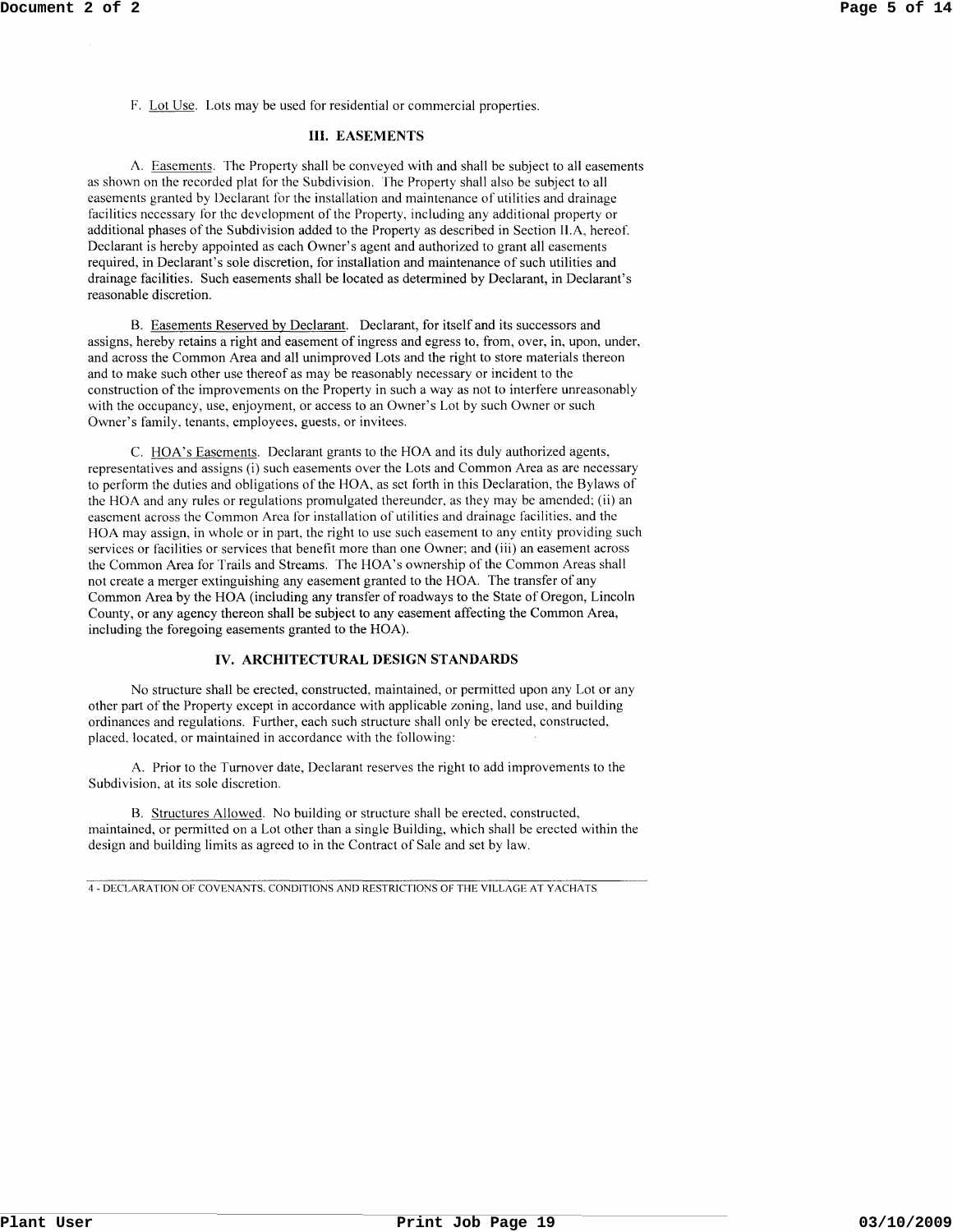C. Temporary Structures. Registered builders shall be permitted to place or erect sanitary facilities, or temporary or portable sheds as tool houses and for other uses common to construction, on a Lot during construction of a Building on that Lot but such builders shall maintain all such structures in a good state of repair until the Building is completed. Thereafter, within 30 days following completion of the Building, all such temporary construction structures and any other debris or construction material shall be fully removed from any such Lot.

D. Exterior Transmission Receptors. Exterior antennas, aerials, satellite signal receivers, or any other type of structure for the transmission or reception of electromagnetic signals of any type shall only be permitted as specified in the Contract of Sale.

E. Exterior Lighting. Type and placement of exterior lighting devices must be approved by the Board and must be designed to eliminate glare and annoyance to adjacent Owners and passersby.

F. Noncompliance of Owner. If the Board determines that an Owner has not constructed an improvement consistent with the specifications agreed upon in the Contract of Sale, has constructed an improvement without obtaining Board approval or has violated some other provision of this Declaration, and the Board sends a notice of noncompliance to such Owner, and such Owner fails to commence diligently remedying such noncompliance in accordance with such notice, then, effective at 5:00 p.m. on the tenth business day after issuance of such notice, the Board shall provide notice of a hearing to consider the Owner's continuing noncompliance. The hearing shall be set not more than 30 days from the date on which the notice of noncompliance was issued. At the hearing, if the Board finds that there is no valid reason for the continuing noncompliance, the Board shall determine the estimated costs of achieving compliance and may issue a fine against the noncomplying Owner for such amount in addition to the noncompliance fine set by the Board. The Board also shall require the Owner to remedy such noncompliance within 30 business days after the date of the determination. If the Owner does not comply with the determination within such period or any extension thereof granted, the Board may remove the noncomplying improvement, remedy the noncompliance, and record a notice of noncompliance in the county deed records. The costs of any such action and any tine issued shall be assessed against the Owner as an Individual Assessment either before or after any remedial action is taken and shall be collectible as a lien under the provisions of ORS 94.709, et seq., and any subsequent amendments thereof. The notice and hearing requirements described with respect to Individual Assessments shall be deemed satisfied by the Board's compliance with the notice and hearing requirements described in this paragraph. Any Owner adversely affected by the Board's action may appeal such action to the Board. Appeals shall be made in writing within ten days of the determination and shall contain specific objections or mitigating circumstances justifying the appeal. A final, conclusive decision shall be made by the Board within 30 working days of receipt of such notification.

G. Nonwaiver and Enforcement. The Board shall have the authority and power to prosecute any proceedings at law or in equity (including, but not limited to, seeking injunctive relief) against the person or persons violating or attempting to violate any of the provisions of this Section and to recover damages sustained by reason of such violation. Should the Board employ legal counsel to enforce any of the provisions of this Section, all reasonable fees and

5 - DECLARATION OF COVENANTS, CONDITIONS AND RESTRICTIONS OF THE VILLAGE AT YACHATS

व्य  $\mathbf{B} \leq \mathbf{S}$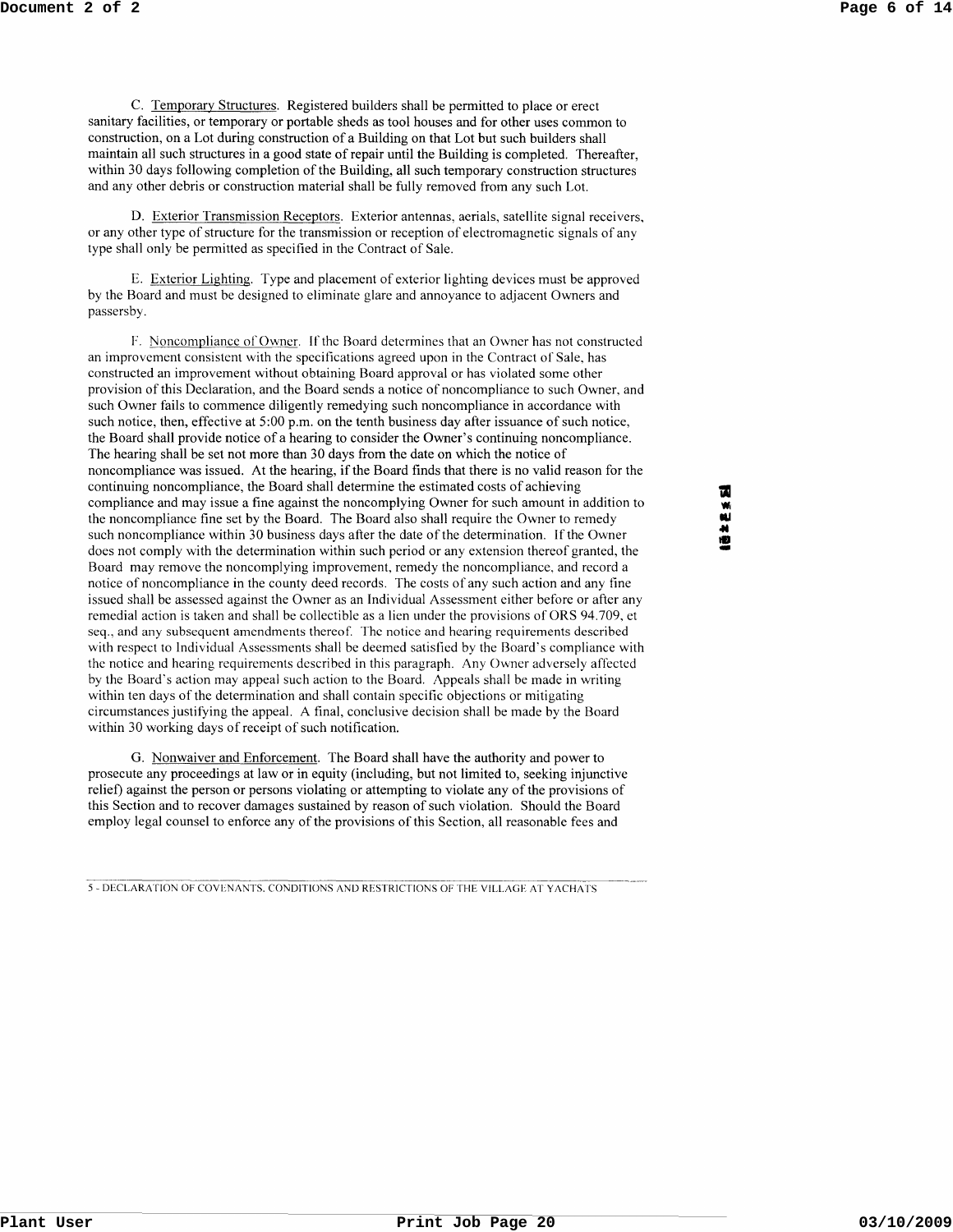costs incurred by the Board shall be paid by the Owner at issue and the Board shall have a lien upon such Owner's Lot or Lots to secure payment of all such expenses.

## v. MAINTENANCE AND USE

A. Interior Maintenance. It shall be the duty of the Owner to maintain all interior portions of the Building in good and clean condition, in compliance with Fire Codes and free of hazards at all times.

B. Garbage and Green Waste. All garbage, trash, green waste and recycling shall be placed in HOA supplied receptacles.

C. Pets. Other than for up to two dogs and two cats maintained as household pets, no animals, livestock or fowl shall be kept or allowed to be kept on any Lot. However, aquatic or avian pets kept and maintained solely within a Building are not limited as to number, subject to the other requirements of this Declaration. No allowed pets may be kept or bred for commercial purposes provided, however, that this provision shall not apply to nonroutine sale of a litter of dogs or cats. All such pets shall be housed and maintained as required by applicable zoning, land use, and animal control ordinances and regulations. Further, allowed pets shall not be permitted to run free, or otherwise be or become a nuisance or source of annoyance to the residents of adjoining properties.

D. Vehicle Restrictions. No trucks larger than a typical "I-ton" model and no travel or other trailer, pickup camper, motor home or coach, tent, boat, or motor vehicle other than a passenger automobile or pickup with or without a canopy shall be parked or permitted to remain on the Property, unless in an area specifically created for such storage and approved by the Board. Any storage facility approved by the Board for vehicles described herein must screen the vehicle from view from any Building or road.

The HOA may assign reserved parking spaces to each Lot. No vehicle of any kind shall remain parked for more than 48 hours in the Subdivision, except in an enclosed structure or in a secured parking space. No vehicle shall be repaired in the Subdivision, except in an enclosed structure.

E. Offensive Activities. No noxious or offensive activity may occur on the Property or any part thereof, nor shall anything be done thereon which may be or may become a danger, annoyance or nuisance to the residents of adjoining properties as determined by the HOA in its sole discretion.

F. Damage by Owners. Owners shall be responsible for any damage caused by such Owners, or their family members or invitees, to streets, curbs, Exteriors or Common Area. If damages occur to any such property and if repairs are not immediately effected to the satisfaction of the Declarant or Board, the Board or Declarant may make necessary repairs and any costs incurred shall be assessed against the Lot owned by the responsible Owner.

6 - DECLARATION OF COVENANTS, CONDITIONS AND RESTRICTIONS OF THE VILLAGE AT YACHATS

• " C N 7"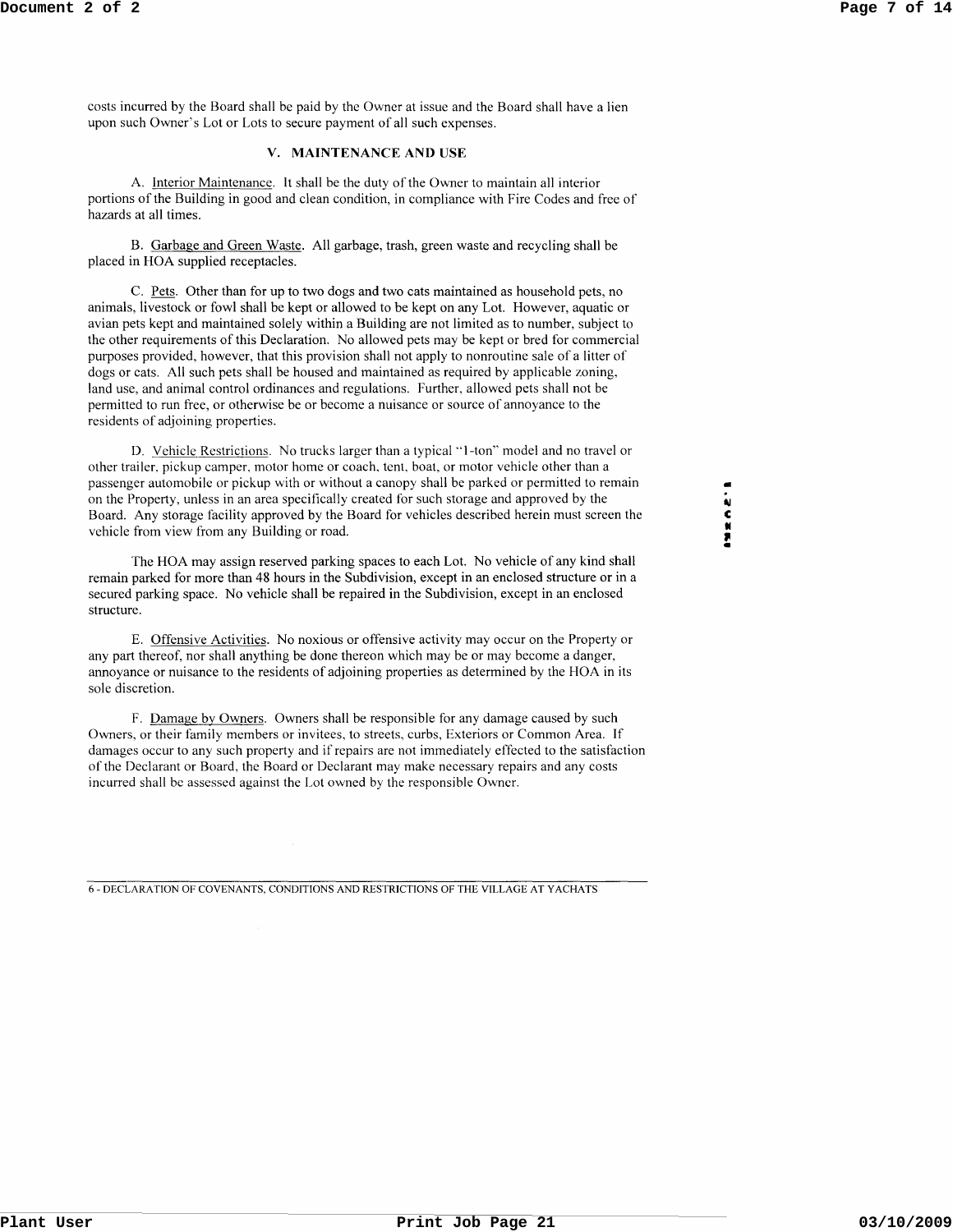#### **VI. DECLARANT'S RIGHTS**

Declarant shall have the right to maintain a Sales Office, Model Unit(s), HOA office, and maintenance office on one or more of its Lots, Declarant, its employees and agents, and prospective purchasers and their agents shall have the right to use and occupy the Sales Office, Model Units, HOA office, and maintenance office during reasonable hours any day of the week. Further, Declarant reserves the right to locate and maintain on the Property a sign or signs with a description of the Subdivision and sales information.

## **VII. HOMEOWNER'S ASSOCIATION**

A. Establishment of the Homeowners Association. Following recording of the Subdivision plat and this Declaration and prior to the date on which the first Lot is conveyed, Declarant shall establish an association of all of the Owners which shall have the powers and obligations set forth in this Declaration for the benefit of the Property. Such association shall be known as the "The Village at Yachats Homeowners Association" or a name similar thereto (the "HOA"). Declarant shall organize the HOA as a nonprofit corporation in accordance with ORS 94.625 under ORS Chapter 65 and shall adopt the initial Bylaws thereof and the same shall be recorded in the records of Lincoln County, Oregon.

B. Membership and Voting Rights. Each Owner, including Owners of a Lot within property annexed pursuant to Section II.A herein, shall be a member of the HOA and shall be entitled to one vote per Lot owned by the Owner (and only one vote, regardless of whether the Owner consists of one or more entities) except that, prior to the Turnover Date, Declarant shall be entitled to a weighted vote of three votes per Lot owned by Declarant. Following the Turnover Date, such entitlement shall revert to one vote per Lot. Membership shall be appurtenant to and may not be separated from ownership of any Lot which is subject to assessment by the HOA. Ownership of such Lot shall be the sole qualification for membership.

C. Control of the Affairs of the HOA. Declarant reserves administrative control of the HOA until the Turnover Date. While Declarant retains administrative control of the HOA, Declarant, in its sole discretion, shall have the right to appoint and remove members of an interim Board consisting of up to three Board members. On a date not later than 60 days following after the date on which 50 percent of the Lots then in existence have been conveyed to Owners other than Declarant, Declarant shall call a meeting for the purpose of selecting a transitional advisory committee. The transitional advisory committee shall consist of three members, at least two of which shall be selected by Owners other than Declarant. The transitional advisory committee shall serve until the control of the HOA is turned over to the Owners as set forth below.

On the Turnover Date Declarant shall call a meeting and at such meeting shall tum over administrative responsibility and deliver documents and funds to the Owners in accordance with ORS 94.616. Declarant shall, at that meeting, relinquish administrative control of the HOA including any interim Board appointed by Declarant, the interim Board member(s) shall resign, and the Owners shall elect Directors to the Board, as provided in the Bylaws, increasing the number of Directors to three. Thereafter, the Board shall be selected at the Annual Meeting of the HOA, which shall be held in accordance with the Bylaws.

7 - DECLARATION OF COVENANTS. CONDITIONS AND RESTRICTIONS OF TilE VILLAGE AT YACHATS

• mil **·01 o.**  .. -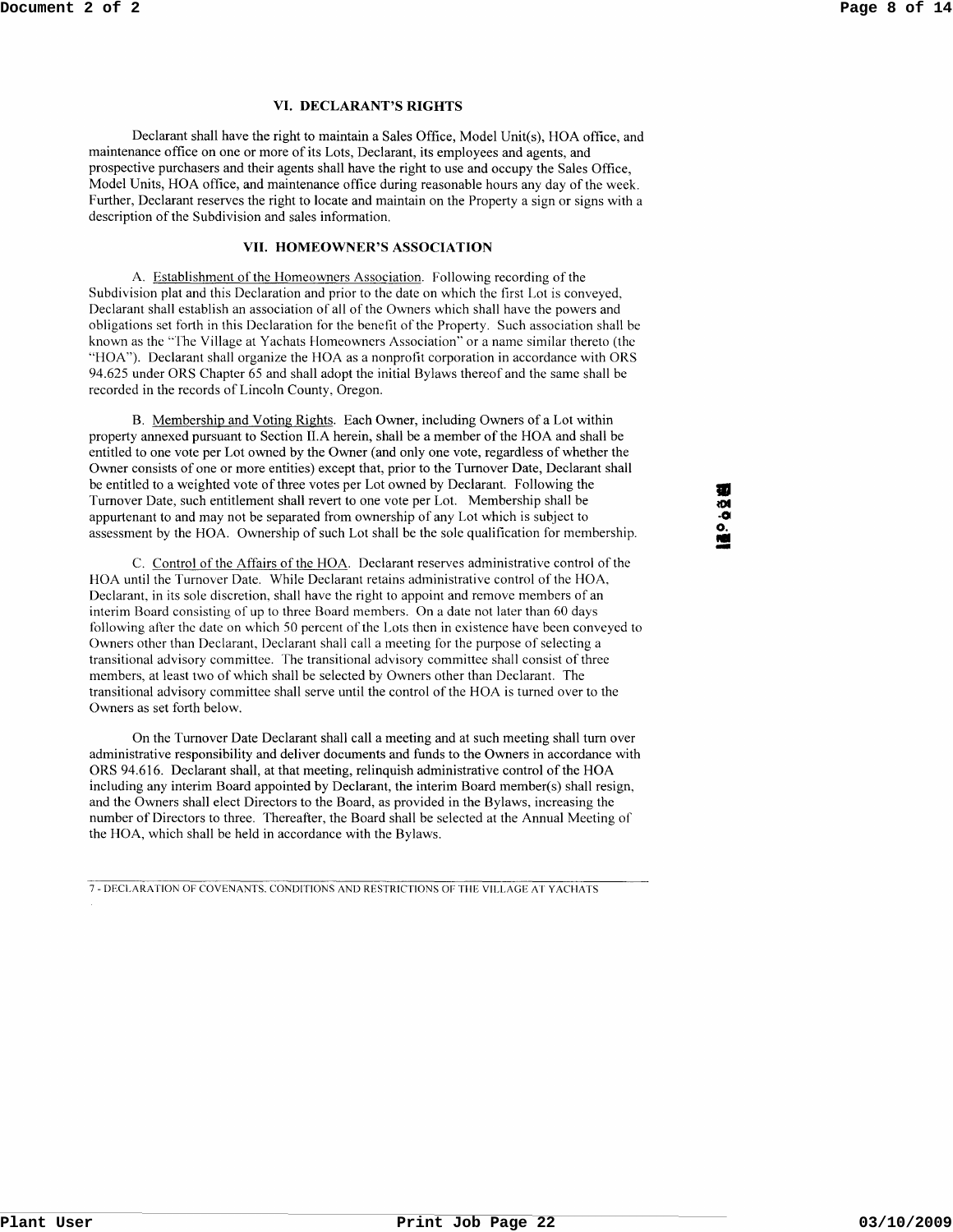D. Title to and Maintenance of Common Areas. On or before the Turnover Date, Declarant shall convey to the HOA fee simple title to any Common Areas. The HOA shall maintain the Common Area as reasonably determined by the Board. The HOA shall not sell, convey or otherwise encumber any portion of the common property.

E. Exterior and Landscaping Maintenance. The HOA shall be responsible to keep and maintain all Exteriors in proper condition and repair. Such maintenance shall include, without limitation, periodic painting or staining of the exterior; periodic maintenance, repair, and replacement of roofs, gutters, and downspouts; and maintenance, repair, repainting of windows and doors and other architectural features; and maintenance of all exterior landscaping. The cost of such maintenance shall be included in the General Assessments described in Section VII.G, below.

F. Trails and Streams Maintenance. The HOA shall be responsible for maintaining the Trails and Streams. The cost of such maintenance shall be included in the General Assessments described in Section VII.G, below.

G. Assessments. Assessments of the HOA shall be of four types: (1) "General Assessments", which shall be for the operation of the HOA, including required insurance, payment of real property taxes for Common Areas, Trails and Streams, and the operation and maintenance of the Exteriors, Common Areas, Trails and Streams; (2) "Reserve Assessments," which shall fund the Reserve Account and (3) "Individual Assessments," which shall be against an individual Owner for damage or extraordinary wear and tear to private street or pedestrianways or any Common Area or easement owned or maintained by the HOA, or for any costs or expenses, including reasonable attorney fees, incurred by the HOA due to the enforcement of any covenant, condition, or restriction herein against anyone Lot or Owner, and (4) "Special Assessments," which shall be for necessary repair or renovation of Common Area or HOA maintained property if sufficient funds are not available from the operating budget or Reserve Account. Assessments shall be established as follows:

a. Declarant shall not at any time be subject to assessment on Lots owned by Declarant, except for the accrual of reserves for any Reserve Account. The amount and date of commencement of the initial annual assessment of General and Reserve Assessments to Owners other than Declarant shall be determined by Declarant if Declarant elects to impose such assessments prior to the Turnover Date. In the sole and unfettered discretion of Declarant, Declarant may defer payment of reserves for a Lot, if any Reserve Assessment has been imposed, until the date the Lot is conveyed to a third party other than a successor Declarant; however, Declarant may not defer payment of accrued reserves beyond the Turnover Date. If Declarant has not imposed the initial annual assessment of the General and Reserve Assessments prior to the Turnover Date, then the imposition of such assessments by the Board shall be established at a meeting of the Board following the Turnover Date.

b. The meeting to impose the initial annual General and Reserve Assessments and any Special Assessment and each annual meeting thereafter to impose each subsequent year's General and Reserve Assessments and any Special Assessment shall be held after not less than 60 days' notice to all Owners of the date, time, and place of such meeting, the Board shall

8 - DECLARATION OF COVENANTS, CONDITIONS AND RESTRICTIONS OF THE VILLAGE AT Y ACHA TS

 $\mathbf{r}$ • • , •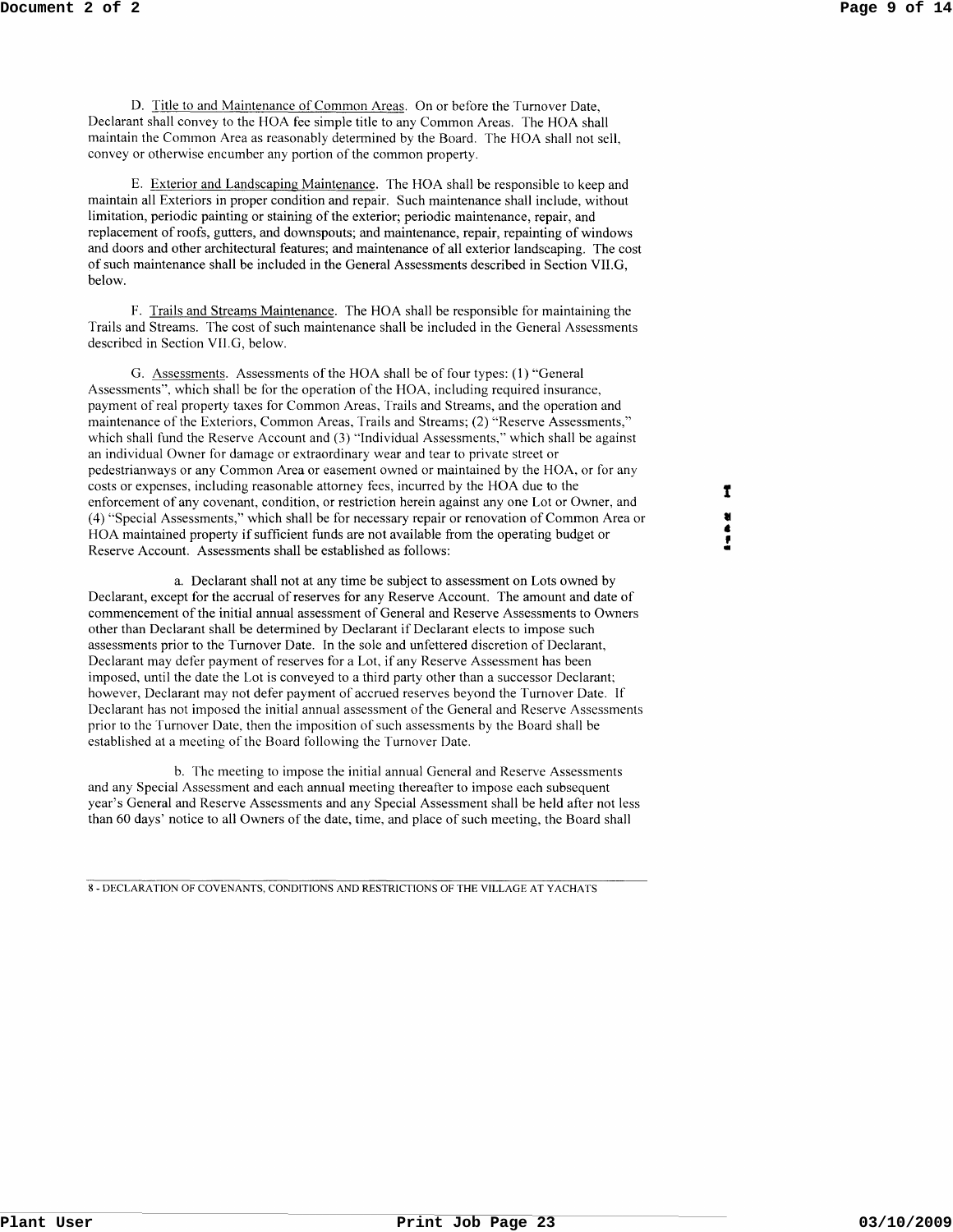meet and establish the amount of the General and Reserve Assessments and any Special Assessment and shall apportion and collect the same as follows:

i. General, Reserve and Special Assessments shall be equally apportioned and assessed against the Owners of each and everyone of the Lots without regard to location, area or frontage.

ii. General Assessments shall be in an amount sufficient to operate and administer the Association for the following fiscal year and to pay for the maintenance and operation of the Common Area and HOA maintained property as set forth herein, including the costs of required landscaping and irrigation, the repair or replacement of routine elements of the stormwater facilities in accordance with applicable laws and regulations.

iii. As to Reserve Assessments, the Declarant shall conduct the initial reserve study for the HOA, and the Board shall thereafter annually conduct a reserve study, or review and update an existing study, of the Common Area and HOA maintained property, to determine the Reserve Account requirements. A Reserve Account shall be established for those such items all or part of which will normally require replacement in more than three (3) and less than thirty (30) years, and for the maintenance, repair, or replacement of other items as may be required under the Declaration or Bylaws or that the Board of Directors, in its discretion, may deem appropriate. The reserve study need not include items that could reasonably be funded from the General Assessments. The reserve study shall include: (a) identification of all items for which reserves are required to be established; (b) the estimated remaining useful life of each item as of the date of the reserve study; (c) the estimated cost of maintenance, repair or replacement of each item at the end of its useful life; and (d) a 30 year plan with regular and adequate contributions, adjusted by estimated inflation and interest earned on reserves, to meet the maintenance, repair and replacement schedule. The reserve study shall be appropriate for the size and complexity of the Common Area and HOA maintained property, and shall address issues that include but are not limited to warranties and the useful life of the Common Area and the BOA maintained property. Within 30 days after conducting the reserve study, the Board shall provide a written summary of the reserve study and any revisions to the 30-year plan to each Owner.

iv. Special Assessments shall be in an amount established by the Board at a special or annual meeting held after notice to Owners of time, place and purpose in accordance with the Bylaws.

v. Within 30 days after establishment of the annual amounts of the assessments, and effective as of the first day of the following calendar year, the Board shall deliver to the individual Owners a statement of the assessment(s), showing the amount(s) of the General and Reserve Assessments or the amount of a Special Assessment. Such amount(s) shall be due and owing 30 days after the date of delivery of the statement to each Owner. The Board reserves the right to bill such assessments on a monthly, quarterly or annual basis as deemed necessary, in its sole discretion, to carry out the purposes of the HOA.

vi. If additional Lots are annexed to the Property, then commencing on the effective date of such annexation ("Change Date") and continuing thereafter, all General and

9 - DECLARATION OF COVENANTS. CONDITIONS AND RESTRICTIONS OF THE VILLAGE AT YACHATS

- :e u • -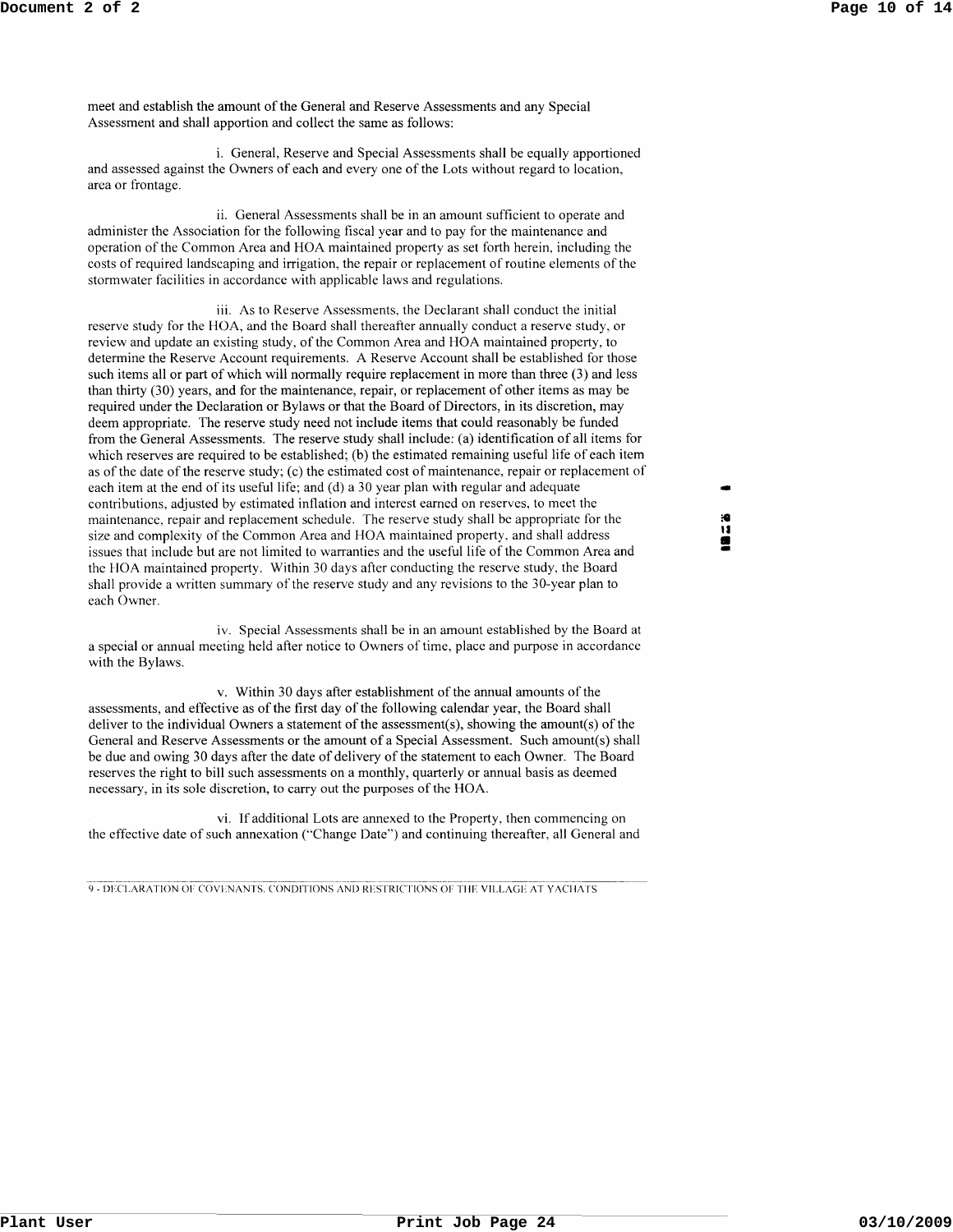Reserve Assessments shall be allocated based on the number of Lots, including the annexed Lots then existing and subject to the terms of this Declaration, and all Lots shall be assessed a pro rata share of all common expenses represented by the General and Reserve Assessments commencing with any Change Date. If prior to any Change Date, General or Reserve Assessments have been paid for such common expenses which are, in Declarant's reasonable judgment, properly chargeable to the period prior to a Change Date but for which benefits will accrue to Owners after that Change Date, then each Owner of any annexed Lot shall pay its pro rata share to the HOA for such amounts within 30 days after receipt of written demand therefor, which demand shall be accompanied by reasonable supporting documentation. Adjustments to General and Reserve Assessments paid by all other Owners of Lots prior to that Change Date shall be adjusted for the next calendar year for which billings of common expenses are rendered by the HOA.

c. As to Individual Assessments, the HOA may impose an Individual Assessment against any Owner and such Owner's Lot:

i. To remedy any damage caused by an Owner, or the Owner's family members or invitees, to streets, curbs, Exteriors or Common Area as further described in Section VII.G, which Individual Assessments may be imposed without notice and opportunity for a hearing;

ii. To reimburse the HOA for any costs incurred in bringing an Owner or an Owner's Lot into compliance with the provision of this Declaration, the Bylaws, or any rules or regulations of the HOA and to collect any fine issued by the Board of the HOA for such violation of this Declaration, the Bylaws or any rules and regulations of the HOA; or

iii. To pay any costs of achieving compliance with the requirements of the Board and as a fine for an Owner's failure to comply with the requirements of the Board, as described in Section VII.G.

Other than those Individual Assessments issued by the Board for noncompliance (for which the notice and hearing requirements are described in Section IV.F) or by the Board for damage to streets, curbs, Exteriors or Common Area (for which no notice or hearing is required), the Board shall give the Owner(s) not less than 30 days' notice of the Board meeting at which the actions which might necessitate such an assessment are to be reviewed. The potentially affected Owner(s) shall have the right to address the Board as to such actions and the amount of the proposed assessment. The Board may determine whether an assessment should be imposed and the amount of the proposed assessment whether the potentially affected Owner(s) attend the hearing or not. If the Board determines, by majority vote of the members of the Board present at the meeting, that an Individual Assessment should be imposed, it may impose the Individual Assessment in an amount that the Board determines in its reasonable discretion; provided, however, that any fme imposed as part of the Individual Assessment shall be based on the schedule for such fmes that has been adopted by the Board as described in the Bylaws of the HOA.

10 -DECLARATION OF COVENANTS, CONDITIONS AND RESTRICTIONS OF THE VILLAGE AT YACHATS

ON 9" **5,1**  -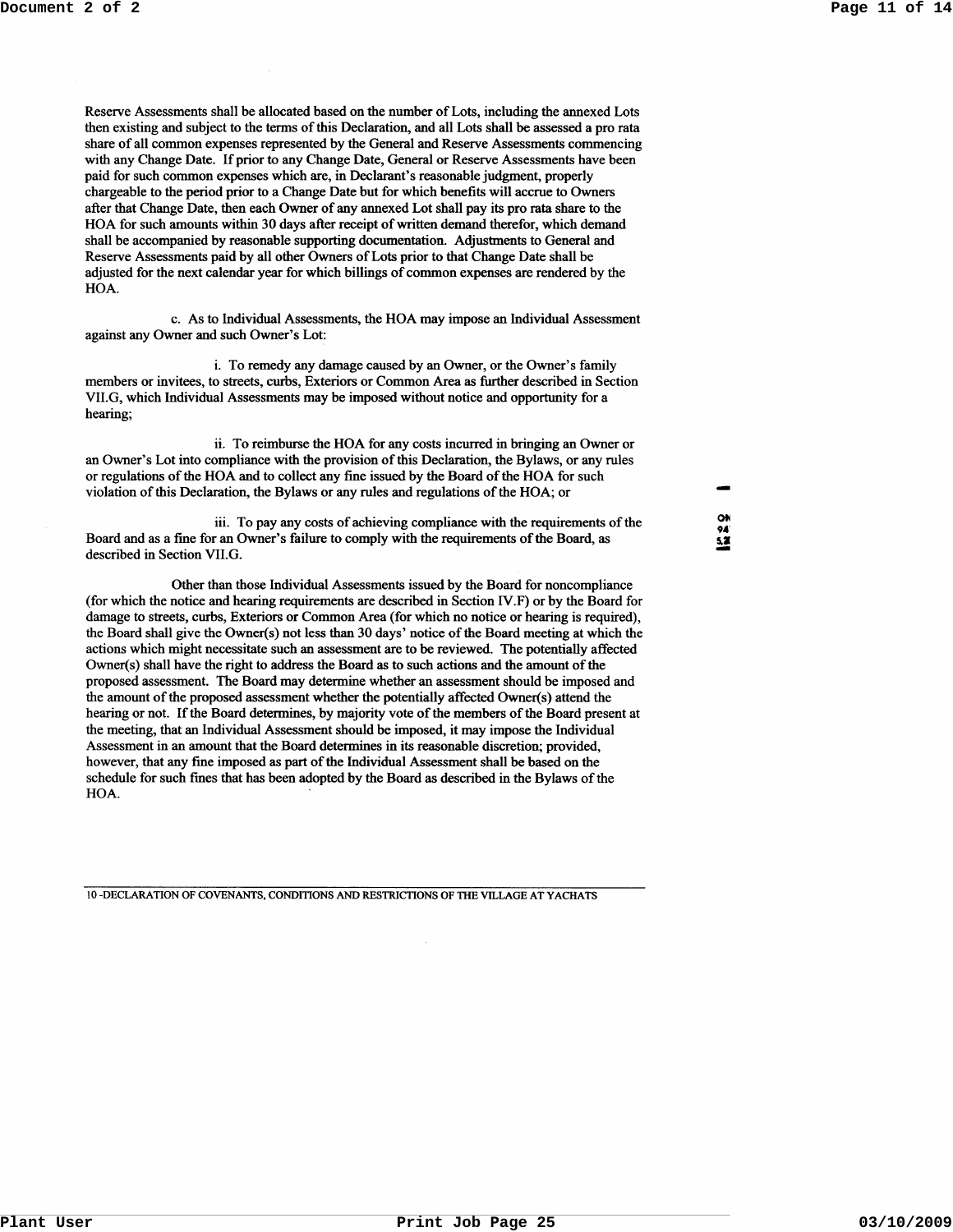Individual Assessments shall be due and owing when the Board delivers notice to the affected Owner stating the amount of the Individual Assessment imposed against the Owner and the Owner's Lot.

d. Any assessment not paid when due as set forth above shall (i) bear interest from the due date at the rate of 12% per annum; (ii) be subject to reasonable late charges imposed by the HOA, acting through the Board, against all like unpaid assessments by a resolution of the Board to compensate for the administrative and processing costs of late payments, and (iii) be collectible as a lien under the provisions of ORS 94.709, et seq., and any subsequent amendments thereof: and foreclosable as described therein. The lien includes interest, late charges, attorney fees, costs and other amounts imposed under this Declaration or the Bylaws of the HOA. Recording of this Declaration constitutes record notice and perfection of the lien under ORS 94.709, and such lien shall accumulate all future assessments, interest, late fees, fines, attorney fees and administrative costs properly chargeable to the Owner by the HOA, until such amounts are fully paid.

e. No Owner may waive or otherwise escape liability for any assessment by nonuse of the HOA Common Area or abandonment of the Owner's Lot. All assessments imposed against an Owner's Lot shall be joint and several personal obligations against all Owners of the Lot assessed.

H. Reserve Accounts: Assessments paid into the Reserve Account are the property of the HOA and are not refundable to sellers of Lots or Owners. Sellers of Lots or Owners may treat their outstanding share of the Reserve Account's balance as a separate item in the sales contract providing for the conveyance of their Lot. Investment of and loans from the Reserve Account shall be governed by the Board of Directors, the Bylaws and any Rules and Regulations established therefor.

### **VIII. GENERAL PROVISIONS**

A. Notice: Any notice required to be given under this Declaration shall be in writing and shall be effective either when personally delivered to the person to whom notice is to be given, or three days following deposit with the U.S. Postal Service by postage paid first class maiL addressed either to the street address of the Lot or to such other address as an Owner may have designated by written notice to the Association.

B. Assignment: Any or all rights and powers of the Declarant herein contained may be assigned to any other individual, partnership, corporation, or association which is now organized, or which may hereafter be organized, and which will assume the duties of the Declarant hereunder pertaining to the particular rights and powers assigned; and upon any such individual, partnership, corporation, or association evidencing its intent in writing to accept such assignment, such assuming successor shall have the same rights and powers, and be subject to the same obligations and duties, as are given to and assumed by the Declarant alone.

C. Enforcement By Arbitration: The HOA, any Owner, or any secured party shall have the right, but not the duty, to enforce the provisions of this Declaration, and all covenants, conditions, and restrictions now or hereafter imposed by the provisions of this Declaration, or

11 -DECLARATION OF COVENANTS. CONDITIONS AND RESTRICTIONS OF THE VILLAGE AT YACHATS

11 <u>፡</u><br>=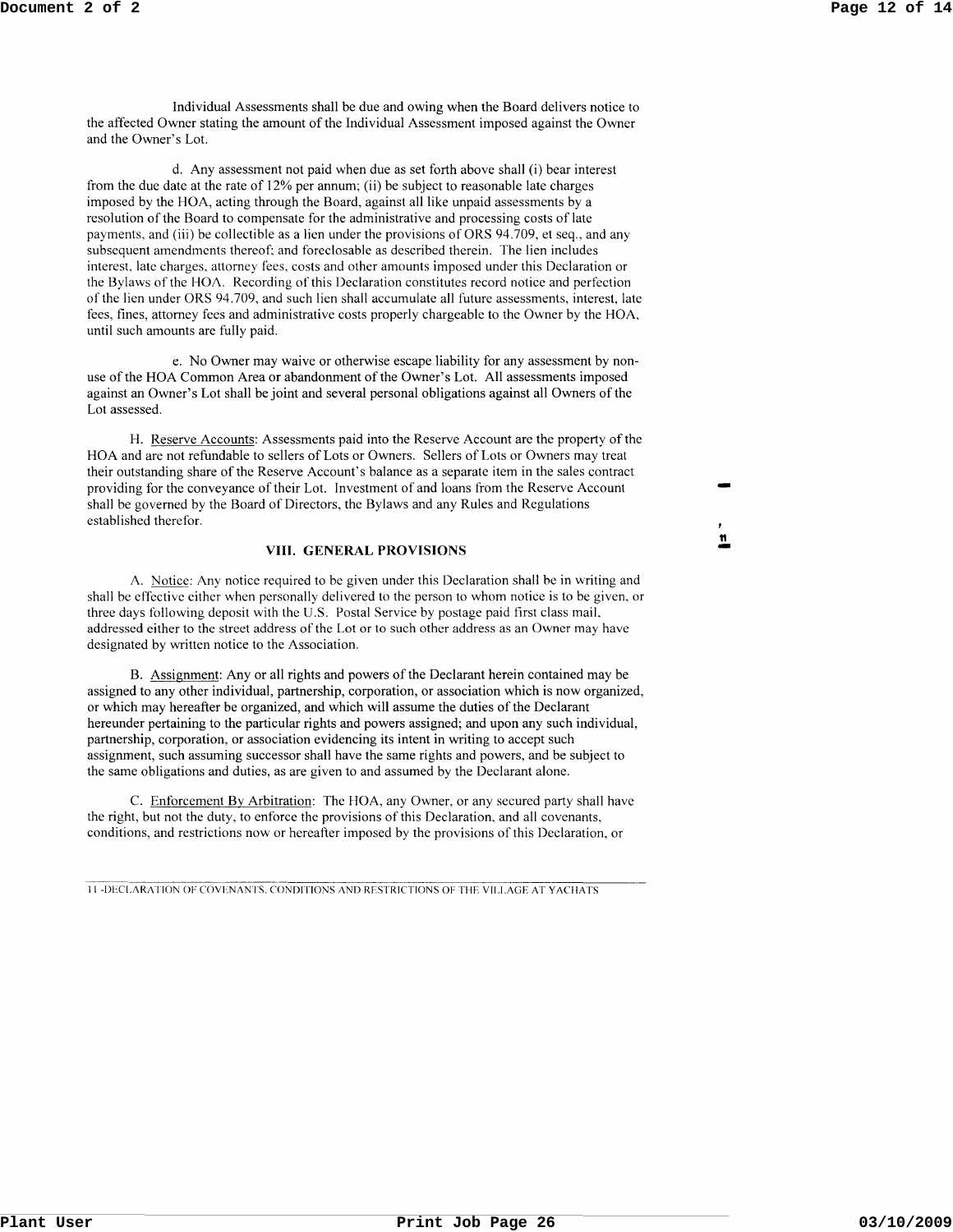$\overline{\phantom{a}}$ 

any amendment hereto. but enforcement of the same. or resolution of any dispute regarding the same, shall be adjudicated only through an arbitration proceeding as is provided for as follows:

In the event of any dispute arising under any provision of this Declaration or any amendment hereto, including any dispute as to the necessity of any maintenance or repair of any improvement in or upon any Lot and any dispute as to the interpretation of a provision of this Declaration, such dispute shall be arbitrated by an arbitrator to be mutually agreed upon by the parties or, if the parties are unable to agree, then as appointed by the Circuit Court of Lincoln County. The decision of the arbitrator shall be final and shall be binding upon all parties to the dispute and may be enforced by a court of law as allowed by Oregon law. The arbitrator shall be entitled to reasonable compensation for the arbitrator's services, which cost shall be shared equally between and shall be an obligation of all parties to the arbitration. Further, each party to any such arbitration shall be responsible for each such party's own attorney fees and other costs, if any, and whether or not such party or any other party shall prevail in any such arbitration.

This arbitration provision shall not apply to any enforcement action commenced, filed or instituted by Declarant or the BOA against any Owner.

D. Attorney Fees: In the event a civil action is instituted to decide any dispute over the interpretation of the provisions of this Declaration. the prevailing party shall be entitled to recover from the other party such sums as any court may deem reasonable as attorney fees following the trial of such action or any appeal thereof. Such sums shall be in addition to all other recoverable sums otherwise provided for by law.

E. Indemnification. Neither the Board, any member thereof, nor the officers of the HOA shall be liable to any Owner for any damage, loss or prejudice suffered or claimed on account of any action or failure to act of the Board, a member thereof or any officer of the HOA, in accordance with this Declaration except for actions of willful misconduct or bad faith. The Board members and officers of the HOA shall be indemnified by the Owners against all expenses and liabilities, including attorneys fees, reasonably incurred or imposed upon them in connection with any proceeding to which they may be a party, or in which they may become involved, by reason of being or having been a member of the Board or an officer of the HOA; provided, however, there shall be no indemnity if a Board or officer of the HOA is adjudged guilty of willful nonfeasance, misfeasance, or malfeasance in the performance of his/her duties.

F. No Right of Reversion: Nothing contained in this Declaration, nor in any form of deed which may be used by the Declarant or the Declarant's successors and assigns in selling the Property or any part thereof. shall be deemed to vest or reserve in the Declarant any right of reversion or re-entry for breach or violation of anyone or more of the provisions of this Declaration.

G. Severability: Invalidation of anyone of the provisions of this Declaration by judgment or court order shall in no wise affect the other provisions, which shall remain of full force and effect.

H. Amendment: Any of the provisions of this Declaration may be amended by an instrument signed by the Owners of not less than seventy five percent (75%) of the Lots, but no

12 -DECLARATION OF COVENANTS, CONDITIONS AND RESTRICTIONS OF THE VILLAGE AT YACHATS